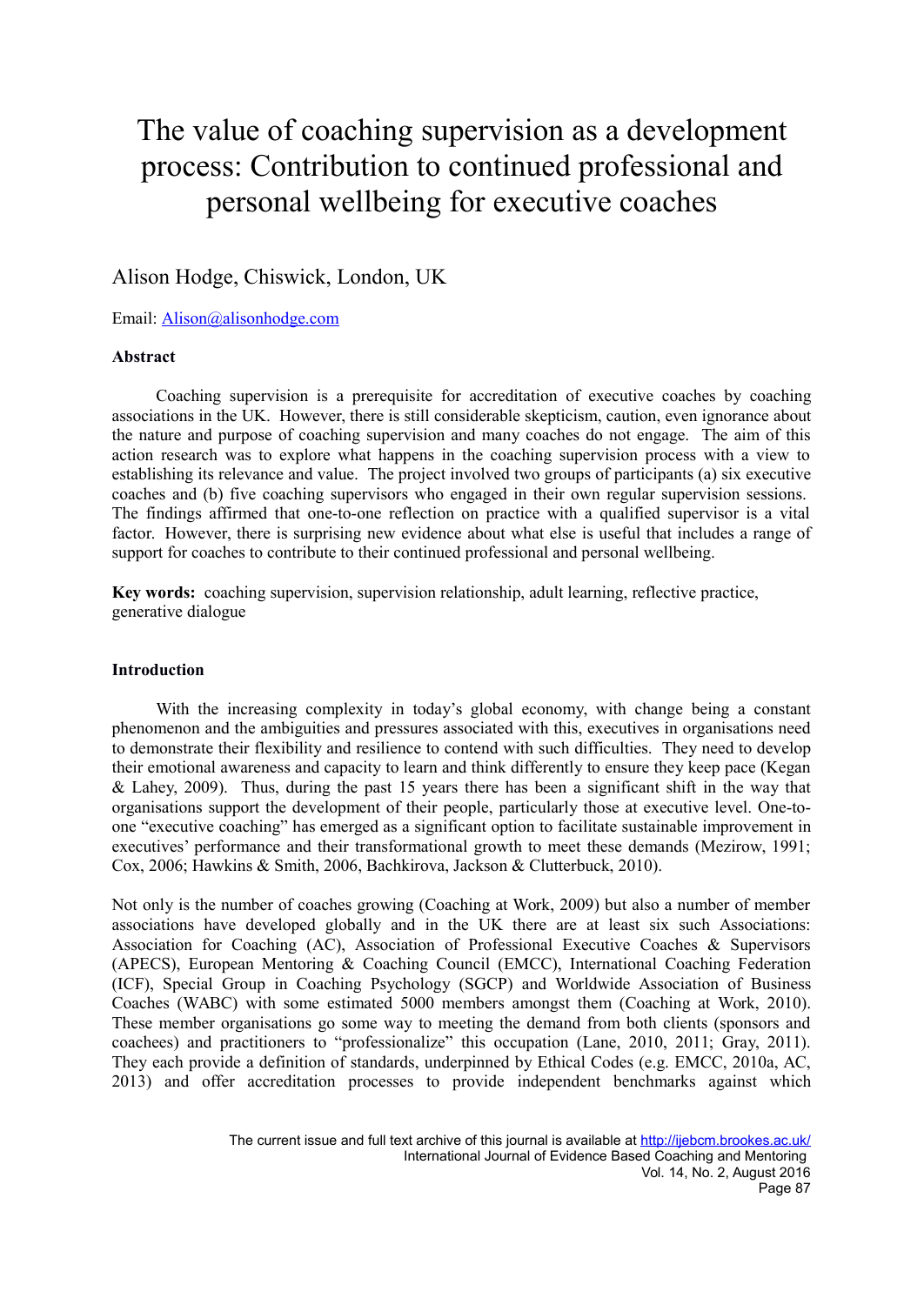practitioners may be assessed so that clients know what to expect from coaches with different levels of training and accreditation (e.g. APECS 2007; EMCC 2009; AC 2013).

#### *The demands of executive coaching*

Coaching embraces a diverse range of approaches and includes: behavioural, business, performance, developmental, leadership, executive, transactional and transformational (Bachkirova et al, 2010). While there are many definitions of coaching (e.g. Bachkirova, Cox & Clutterbuck) the overall purpose of the coaching is to facilitate change in the individual coachee at one or several levels including behaviour, capability, beliefs, identity or purpose (Dilts, 1996).

Executive coaching in particular, demands a wide range of skills, knowledge and purpose, particularly given the organisational context in which it occurs (Hawkins & Smith, 2006; Brunning, 2006, Pampallis Paisley, 2006). To be an effective coach requires the application of knowledge and skills from at least some or all of the following areas: adult development theory (Kegan, 1982; Wilber, 2000), adult learning theory (Kolb, 1984, Mezirow, 1991) reflective practice (Argyris & Schon, 1974, Schon, 1983,), emotional intelligence (Goleman et al, 2001), organisational change and systems theory (Von Bertalanffy, 1968, Hawkins & Smith, 2006, Brunning, 2006). Furthermore, each coach requires excellent communication and relational skills coupled with thorough self-awareness (Senge et al, 2005, Carroll & Gilbert, 2005 & 2011; Cox, 2006, Stober & Grant, 2006, de Haan, 2008,).

As the coach draws on this significant range of knowledge and skills there is often pressure on the coach to be held accountable for the results either by the coachee and/or the sponsor who is paying for the coaching (de Haan 2008). This then raises the question of what support coaches need and how best they might find this.

#### *The role of coaching supervision*

Given this context, coaching supervision has been identified as one source of support in the field of executive coaching (e.g. APECS, 2007; EMCC, 2010b; AC 2013). At the same time, it has been encouraged and more recently mandated for coaches seeking accreditation by virtually all the professional coaching associations in the UK (APECS, AC, EMCC, SGCP & WABC). Its purpose is to provide coaches with an opportunity for reflection on their practice at the same time ensuring standards are maintained, thus offering sponsors and coachees some assurance of quality control (e.g. APECS, 2007).

While this stance supports the intention to professionalise the practice of coaching, based on a study conducted on behalf of Chartered Institute of Personnel and Development (CIPD) (Hawkins & Schwenk, 2006) less than 50% of coaches engaged in supervision. Reasons offered then and continue to be cited include: fear of exposure, fear of being shamed, delusions of grandeur, lack of curiosity, inability to find a supervisor, resistance to pay for the service (Hodge, 2014).

From the mid 2000s some dedicated literature in coaching supervision started to emerge (Hawkins & Smith, 2006, 2013; Hay, 2007; Carroll, 2009, 2010; Bachkirova et al, 2011; de Haan, 2012; Brockbank & McGill, 2012; Murdoch, 2013). Many of these authors have their roots in the helping professions such as social work and psychotherapy where there is an established body of research and literature. At the same time, it has been this heritage of "the borrowed clothes" from psychotherapy (Schwenk, 2007) that some coaches have cited as a reason for supervision not being relevant to coaching. While definitions vary, for the purpose of this paper I offer the following definition of coaching supervision: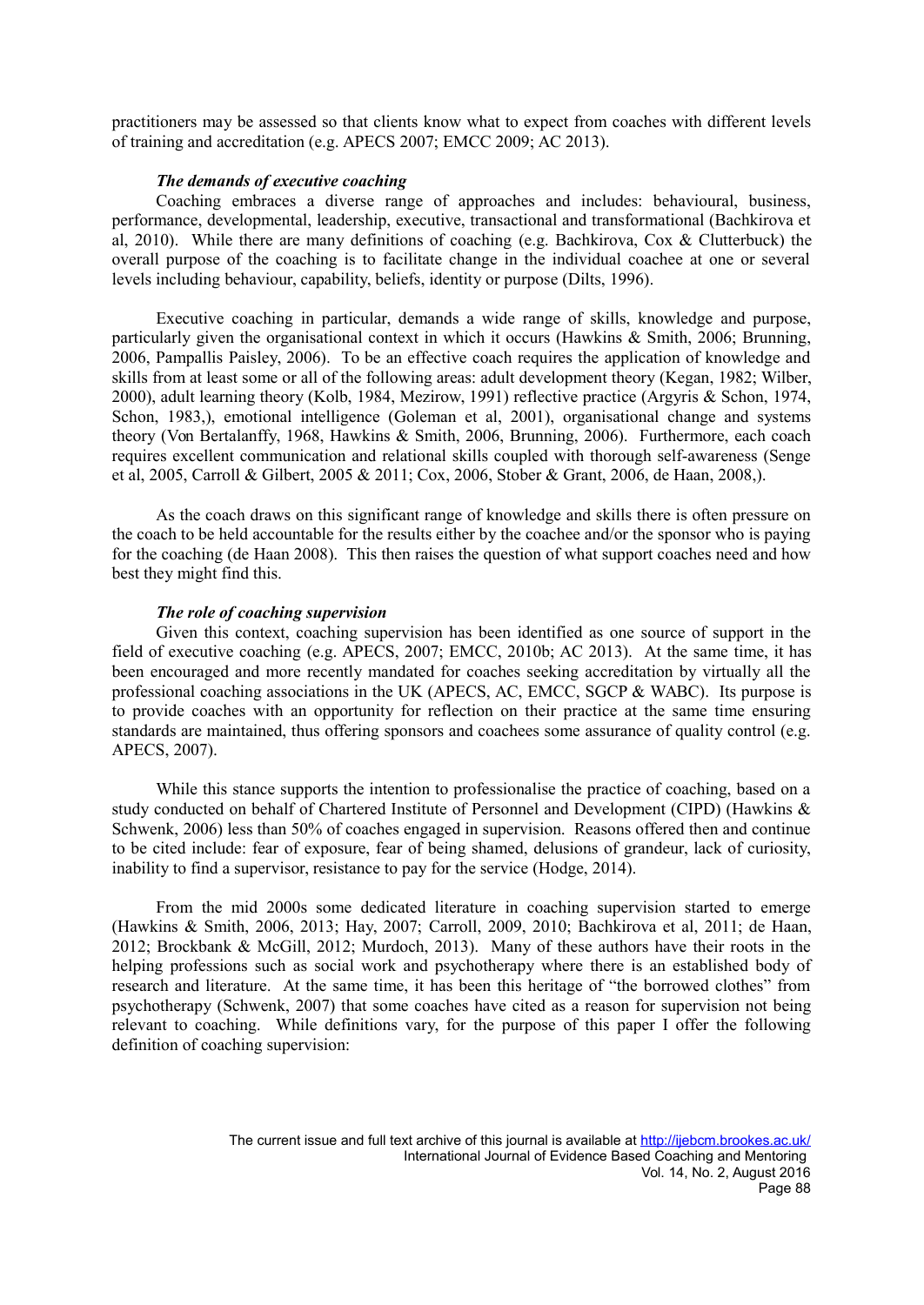*Coaching supervision is a co-created learning relationship that supports the supervisee in their development, both personally and professionally, and seeks to support them in providing best practice to their client. Through the process of reflecting on their own work in supervision, the supervisee can review and develop their practice and re-energise themselves. It offers a forum to attend to their emotional and professional wellbeing and growth. Through the relationship and dialogue in this alliance, coaches can receive feedback, broaden their perspectives, generate new ideas and maintain standards of effective practice (Hodge 2013: xv).*

This research inquiry sought to explore the relevance and value of coaching supervision for executive coaches.

#### **Existing supervision models in the literature**

### *The purpose and tasks of supervision*

Descriptions of the purpose of supervision include: "*educational, supportive, managerial*" (Kadushin 1976), "*formative, normative, restorative*" (Proctor 1997) and "*developmental, resourcing and qualitative*" (Hawkins & Smith 2006). Patterson (2011) offers a fourth function of coaching supervision, namely "c*elebrating and honouring the work of the supervisee* (2011:123)". Together the supervisor and supervisee attend to the ongoing development, professional standards and wellbeing of the supervisee. It is clear from this that learning lies at the heart of coaching supervision.

To fulfil these purposes, Carroll (1996:53) describes the '*generic tasks of supervision*' from the supervisor's perspective as: "*to consult, to counsel, to monitor professional ethics, to evaluate, to teach, to set up a learning relationship, to manage administrative aspects*". Hawkins & Smith (2006:149) offer a similar list that includes: "*teacher, monitor evaluator, counsellor, coach, colleague, expert technician, boss, manager of administrative relationships*"*.* 

#### *Different models of supervision*

All the models of coaching supervision contain a number of elements that add to the complexity of the process. Hawkins & Smith (2006) 7-Eyed Model for coaching and consulting supervision, for example, offers the supervision dyad (i.e. coach and supervisor) seven key lenses through which to explore the work. The coach brings to supervision what is going on for the coachee with their issues, concerns and change outcomes. They also consider what is happening for themselves as coach in terms of their skills and interventions. They explore the coach/coachee relationship, the supervisor/supervisee relationship and the organisational, social, economic, legal and/or political system in which the client work is taking place.

Recent models such as Three Worlds, Four Territories (Munro Turner 2011), the Seven Ring Model (de Haan 2008 & 2012) and the Seven-Eyed Model combined with Systems Constellations (Moral 2011) are all variations on Hawkins & Smith (ibid) original concept. Each of these propose that all primary participants in the process i.e. coachee, organisational sponsor, coach and supervisor bring with them their own histories and the associated complexity into the system that may need to be attended to within the core dyad relationship. Gray & Jackson (2011) offer a Systemic Model that places the tasks of supervision such as contracting and teaching within an organisational and social "container" and conclude that the overall purpose of supervision is to enable the coach to develop and change.

The Full Spectrum Model (Murdoch, Adamson & Orris 2006) takes a different perspective by placing the supervision relationship at the centre of the work with the tasks, skills and contexts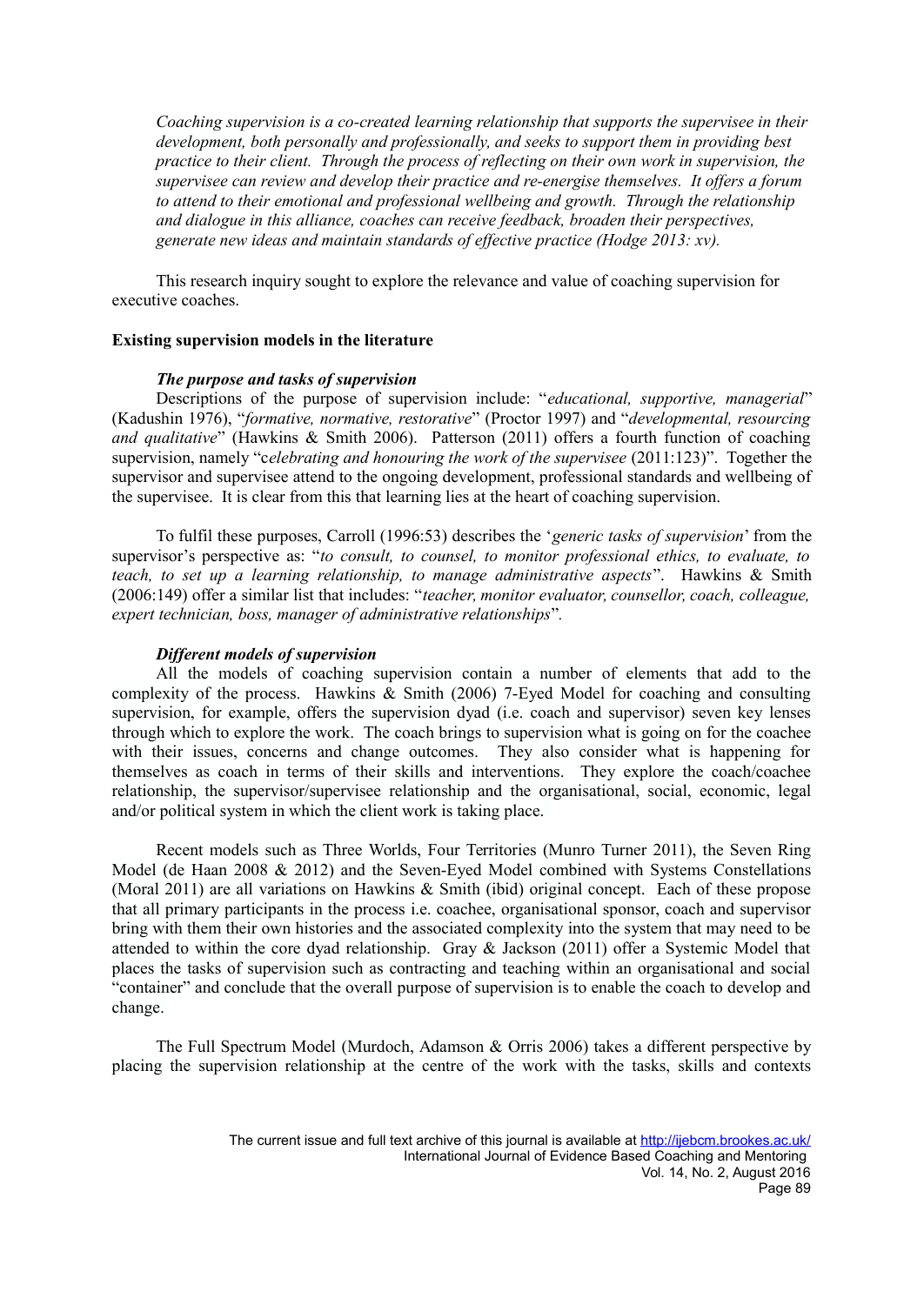informing this learning relationship. In their view, whatever the tasks of supervision or the lens through which the focus is placed, the relationship between supervisor and supervisee is primary.

In each of these models, what is clear is the complexity of supervision as the dyad explores the supervisee's own process alongside the client work. Together, they are attending to the supervisee's development and wellbeing, allowing for the coach's own stage of development from "*novice to expert*" (Dreyfus & Dreyfus 1986, Hawkins & Smith 2006).

#### *The Need for Research*

To date, there is a paucity of research-based evidence in coaching supervision (to the author's knowledge, there are currently only three unpublished doctoral studies: Pampallis Paisley, 2006, DeFilippo, 2013, Hodge, 2014). It was considered vital to capture and share with the profession the voices of executive coaches and supervisors rather than relying solely on expert opinion in the literature (e.g. Hawkins & Smith 2006, Bluckert 2006, Hay 2007) and the subsequent mandate from the coaching associations now insisting on supervision as a prerequisite for accreditation of coaches (e.g. APECS, 2007, EMCC, 2009, AC, 2013a,).

This article gives an account of a practice-based, inductive inquiry that explores the lived experience of the supervision process for both coaches and supervisors. The central research question at the heart of the inquiry was: how can the experience of supervision be made more fit for purpose for both coach and supervisor in such a way that both parties benefit from it as a developmental process? As a result the author hoped to find out more about what goes on in coaching supervision to the end of enhancing the coaching profession.

The outcome of the research was expected to be of value to the following professional groups:

- Existing coaches who engage in supervision who might learn how to take further advantage of this forum to support their ongoing professionalism and practice
- Non-user coaches would hear the practitioners' perspective, rather than the "perceived power-holders" of accrediting bodies, coach trainers, client buyers
- Purchasers and corporate sponsors of coaching in organisations might gain further awareness of the value of supervision so they could make informed decisions when considering its relevance as a selection criterion in recruiting executive coaches (Ridler Report 2013)
- Coach training companies would be able to provide the appropriate forum, level and facilities with their students based on the findings from this study
- Coaching supervision training companies could offer an evidence-based level of curriculum content to develop coaching supervisors

#### **Methodology**

Given the need for a practice-based inquiry, the most appropriate methodology was Action Research. At the heart of Action Research methodology (Whitehead 1989, Reason & Bradbury 2001, McNiff & Whitehead, 2009) is personal change for the practitioner as well as changes to the wider system and the community in which the work takes place. By undertaking this Action Research doctoral study, the Lead Researcher not only explored the question of what goes on in supervision to contribute to the knowledge base of the profession, but also explored her development and the role of other influences on her practice (See Figure 3).These themes are explored in the Findings.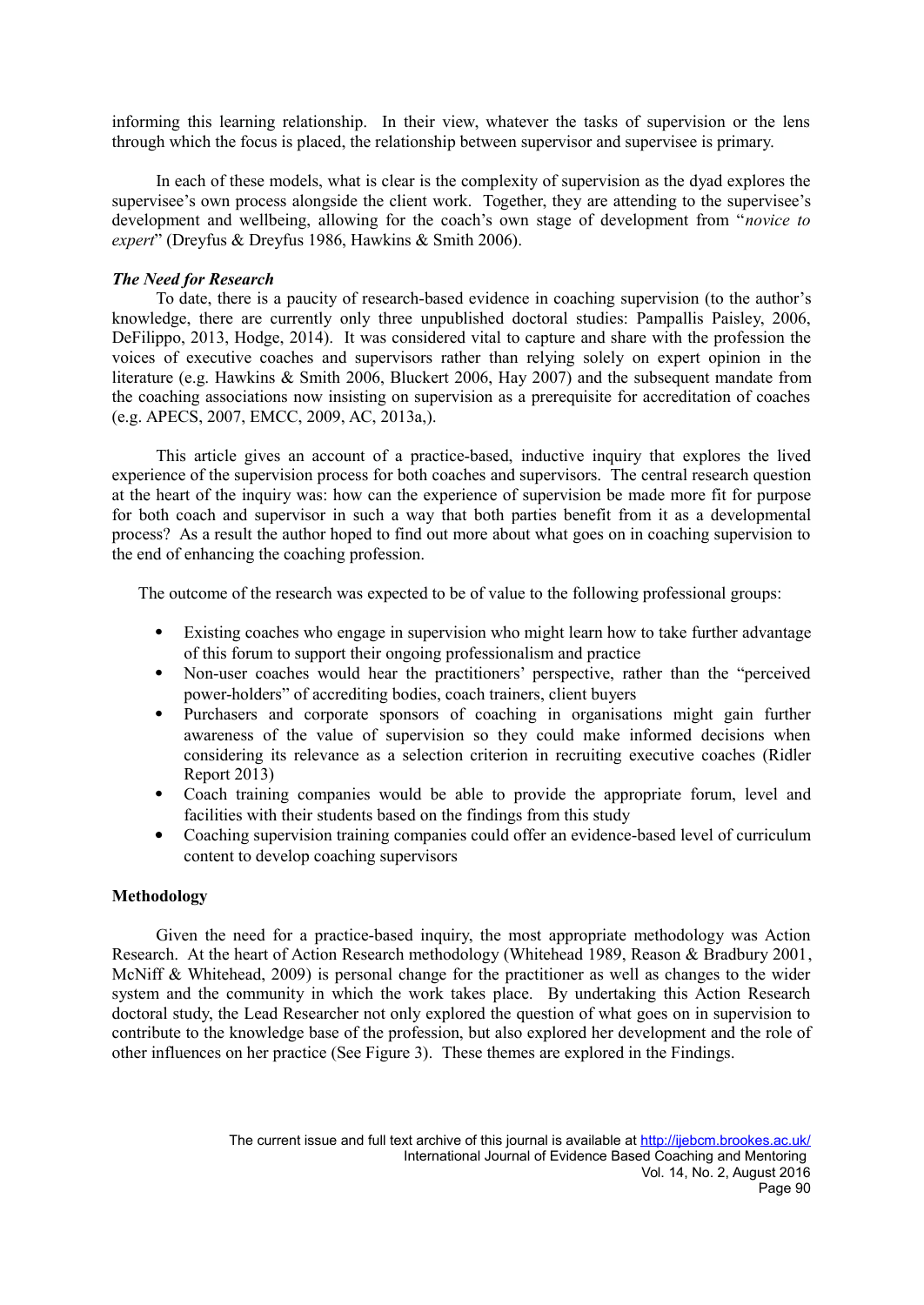With its emphasis as a qualitative, relational methodology involving inquiry *with* participants over a series of cycles, this longitudinal methodology was appropriate and congruent to support the Project and the approach taken as described in the following sections. It aligns with the supervision process (Carroll & Gilbert 2005 & 2011, Hawkins & Smith 2006):

- co-created and relational
- dialogic and generative rather than testing a hypothesis
- based on lived experience from an action-and-reflection-on-practice approach
- over time rather than a one-off incident so that it could model the development of the working relationship of supervisor/coach
- practice-based so all participants would deepen their insights and awareness about their practice as coaches and/or supervisors
- collaborative, sharing and exchanging approaches to practice
- allowing for the uncertainty and "not knowing what would emerge" (Reason & Marshall 2001) from one cycle to the next

#### *Selection of research participants*

The Project involved two groups of participants (a) six executive coaches and (b) five coaching supervisors who engaged in their own regular, individual supervision sessions. Each group met separately in four Action Learning Set meetings over a twelve-month period where they explored their experiences of coaching supervision.

The selection of participants was informed by the following criteria that were aligned with those applied to accredit "senior" practitioners by several of the professional associations (APECS, EMCC, AC). Likewise, these criteria were cited as important to organisations that engage executive coaches (Ridler 2013). Thus, each participant needed to demonstrate:

- holding a professional qualification in coaching or affiliated field (e.g. Human Resources, Organisational Development)
- with a minimum of 5 years' experience of executive coaching
- experience in a line management function
- coaching clients working in an organisational context
- evidence of capacity to reflect (e.g. with learning journals)
- experience of being in a supervision relationship
- a level of accreditation by one of the professional coaching bodies

 Participants came from invitations that were issued to members of four of the five main UK based coaching bodies (APECS, EMCC, AC, ICF) either via personalized emails or through the associations' LinkedIn Groups. Taking this approach sought to minimise influence or coercion on the part of the Lead Researcher (Gray, 2009). The fifth body (SGCP) requested that a formal research proposal be provided before issuing an invitation to its members. In the interests of time, given that many coaches are members of one of the other bodies as well as this one, it was deemed that the sample would still meet the core criteria. In the interests of validity and trustworthiness of data, the Lead Researcher did not include her own clients in the Project.

The Lead Researcher interviewed each applicant using a semi-structured interview process and sent the interview notes to a "critical friend" (Torbert, 1976) for a 3<sup>rd</sup> eye scrutiny. The critical friend paid particular attention to applicants' organizational breadth and depth, their awareness of whole systems and their own commitment to Continuing Professional Development (CPD). The reason for this scrutiny was to minimize the potential for personal bias by the Lead Researcher. It was also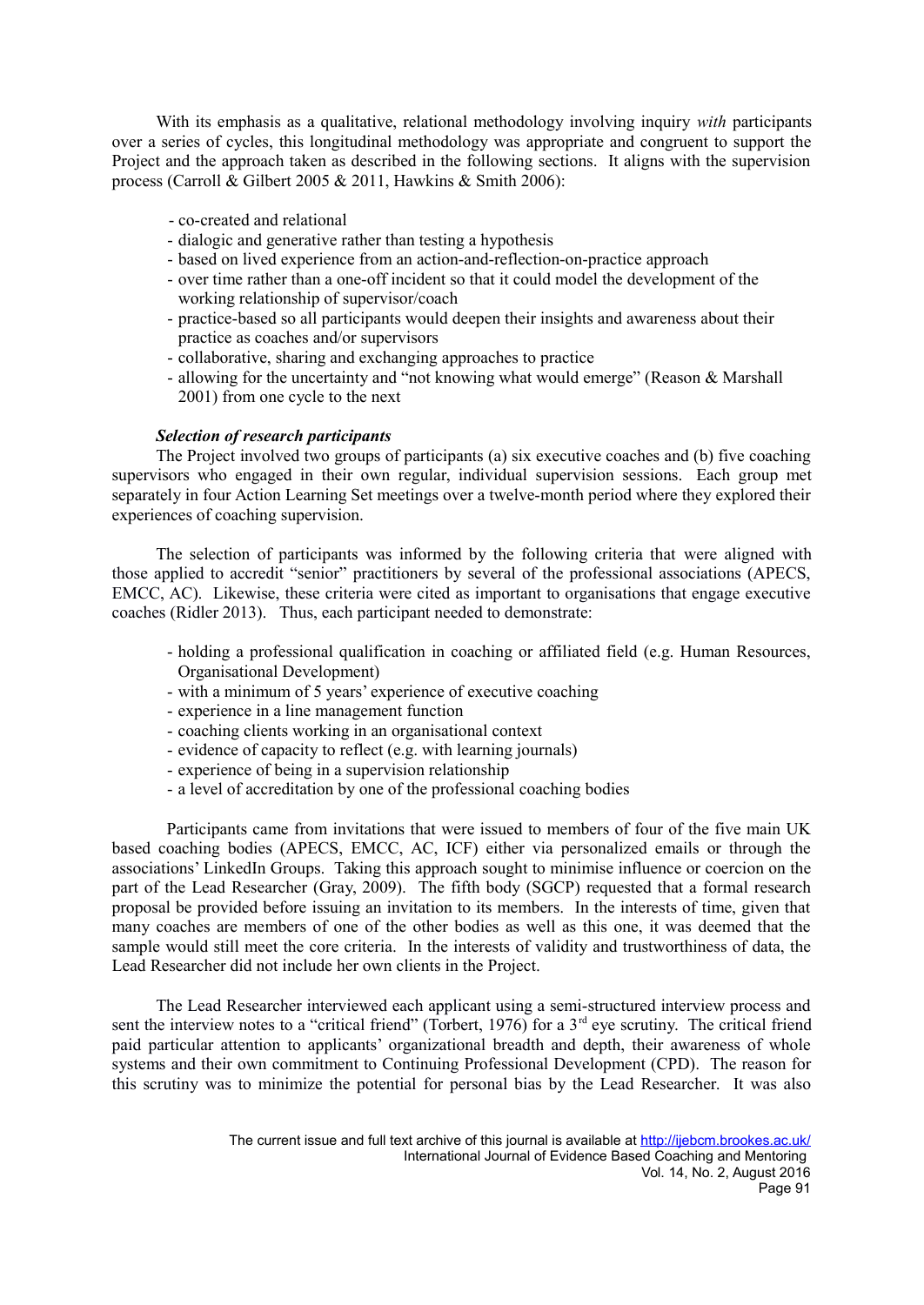informed by the market's increasing expectation that executive coaches needed not only to hold an accreditation from a professional body, but also have significant business and coaching experience and also be in supervision (Ridler, 2013).

From those who applied, six coaches and five supervisors were invited to join the Project. They represented the aforementioned four professional bodies thus meeting the intention of purposive sampling (Gray, 2009). Each person participated voluntarily (Bandura, 1977, Cox, 2006) and could choose to leave the Project at any time, modeling best practice (Carroll & Gilbert, 2005). Two groups were formed, coaches and supervisors, who had no commercial relationship with each other, nor did the two groups meet during the Project. Five applicants were not recruited to the Project for the following reasons: They did not have a clear practice as an executive coach or coaching supervisor, they were supervising their own teams led by a quality control agenda, they were expecting to receive supervision of their practice as part of the process or they did not have enough time to commit.

Once "recruited" each group of participants met for Induction Meetings. Here the core conditions of safety and trust were co-created (Rogers, 1957, 1980) and we agreed the boundaries of engagement and confidentiality.

#### *Data generation and data gathering*

The tasks the participants undertook for the Project during a series of four Action Research Cycles over 9 months are shown in Figure 1.



#### **Figure 1: Project Tasks for the Co-Researchers**

In the first cycle the participants engaged in their individual supervision sessions as supervisees/supervisors, wrote up their experiences and reflections based around three questions provided by the Lead Researcher (See Table  $1 - \text{ALS1}$ ). Thereafter, each group met for digitally recorded data gathering sessions based on an Action Learning Set (ALS) format (Revans, 1980) when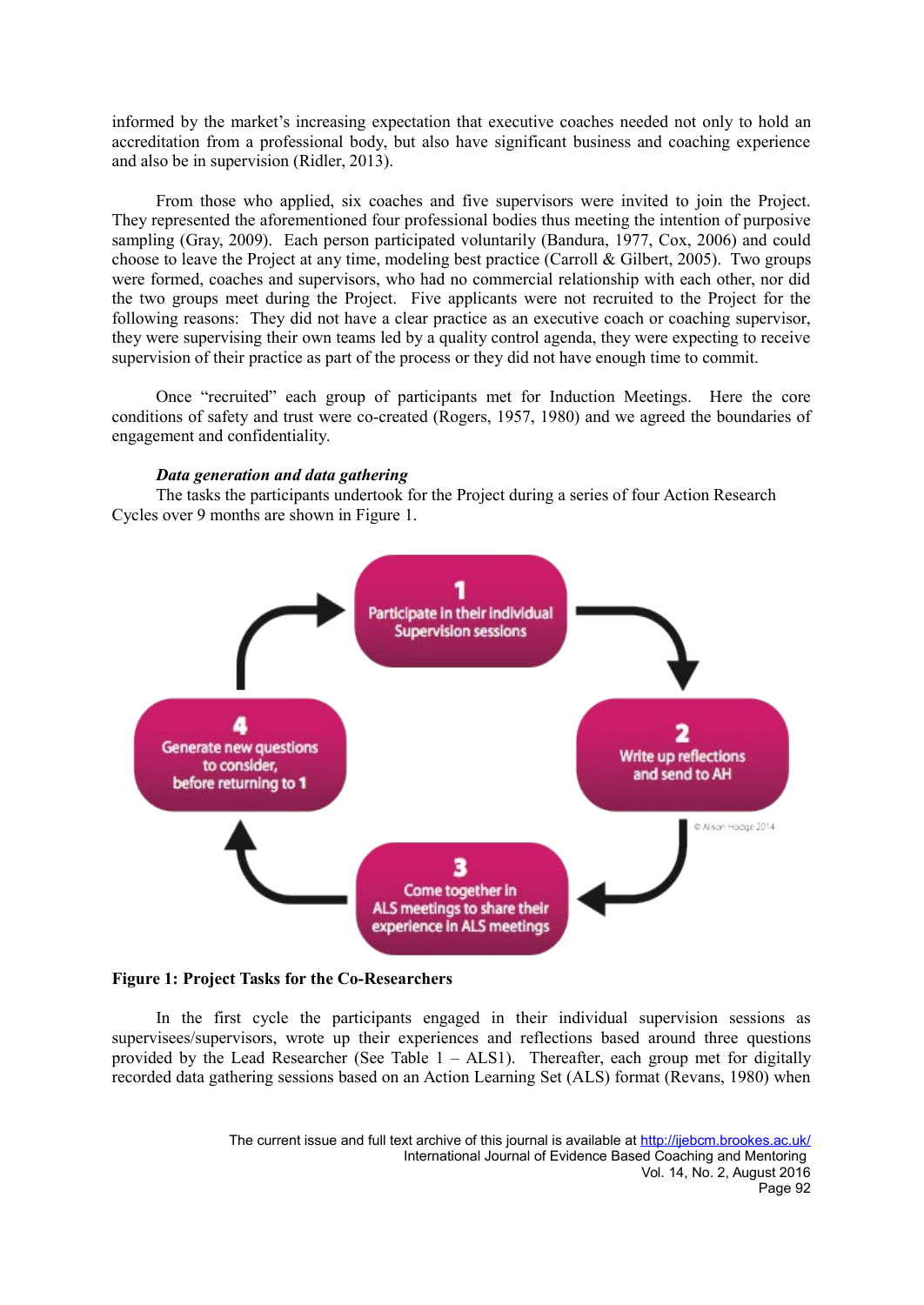each participant presented their experience and shared their reflections of being in supervision addressing the questions that were co-created in their respective group (See Table  $1 - \text{ALS2}$ , ALS3, Ending Session). While each participant presented, other members listened and gathered key themes on Post-its. Each group then engaged in dialogue around the themes from the data presented and agreed what questions to explore during each ensuing cycle (See Table  $1 - ALS2$ , ALS3, Ending).

| Session                                                                          | Question 1                                               | Question 2                                                                                                  | Question 3                                                             |
|----------------------------------------------------------------------------------|----------------------------------------------------------|-------------------------------------------------------------------------------------------------------------|------------------------------------------------------------------------|
| Induction                                                                        |                                                          |                                                                                                             |                                                                        |
| ALS $1$ – questions<br>posed by lead<br>researcher                               | Issues brought to<br>supervision                         | What happened/emerged - Changes to coaching<br>worked/didn't work -<br>process, content and<br>relationship | practice                                                               |
| $ALS 2 - questions$<br>created by the<br>participants                            | Changes to practice                                      | What influenced changes<br>to practice                                                                      | Supervisor/ee relationship                                             |
| ALS 3 - questions co-<br>created by the<br>participants                          | Support in supervision -<br>fit for purpose              | Support beyond<br>supervision - fit for<br>purpose                                                          | In an ideal world                                                      |
| <b>ENDING</b><br><b>SESSION</b> - questions<br>co-created by the<br>participants | Impact of research<br>project on<br>coaching/supervision | action research                                                                                             | Experience of engaging in Impact of Lead Researcher<br>on participants |

**Table 1: Coaches Group - Questions asked at ALS Meetings**

| Session                                                 | Question 1                                                                                                                      | Question 2                                                                 | Question 3                  |
|---------------------------------------------------------|---------------------------------------------------------------------------------------------------------------------------------|----------------------------------------------------------------------------|-----------------------------|
| Induction                                               |                                                                                                                                 |                                                                            |                             |
| $ALS 1 - questions$<br>posed by lead<br>researcher      | Issues brought to supervision What happened/emerged                                                                             | - worked/didn't work +<br>process, content and<br>relationship             | Changes to practice         |
| ALS 2 - questions co-<br>created by the<br>participants | Changes to practice                                                                                                             | What influenced changes Impact of the<br>to practice                       | supervision<br>relationship |
| ALS 3 - questions co-<br>created by the<br>participants | What specifically about your Why do you think/feel<br>supervision do you<br>know/feel is effective and<br>how do you know this? | your supervision is<br>valued by your<br>supervisee? What informs<br>this? | n/a                         |

The current issue and full text archive of this journal is available at<http://ijebcm.brookes.ac.uk/> International Journal of Evidence Based Coaching and Mentoring Vol. 14, No. 2, August 2016 Page 93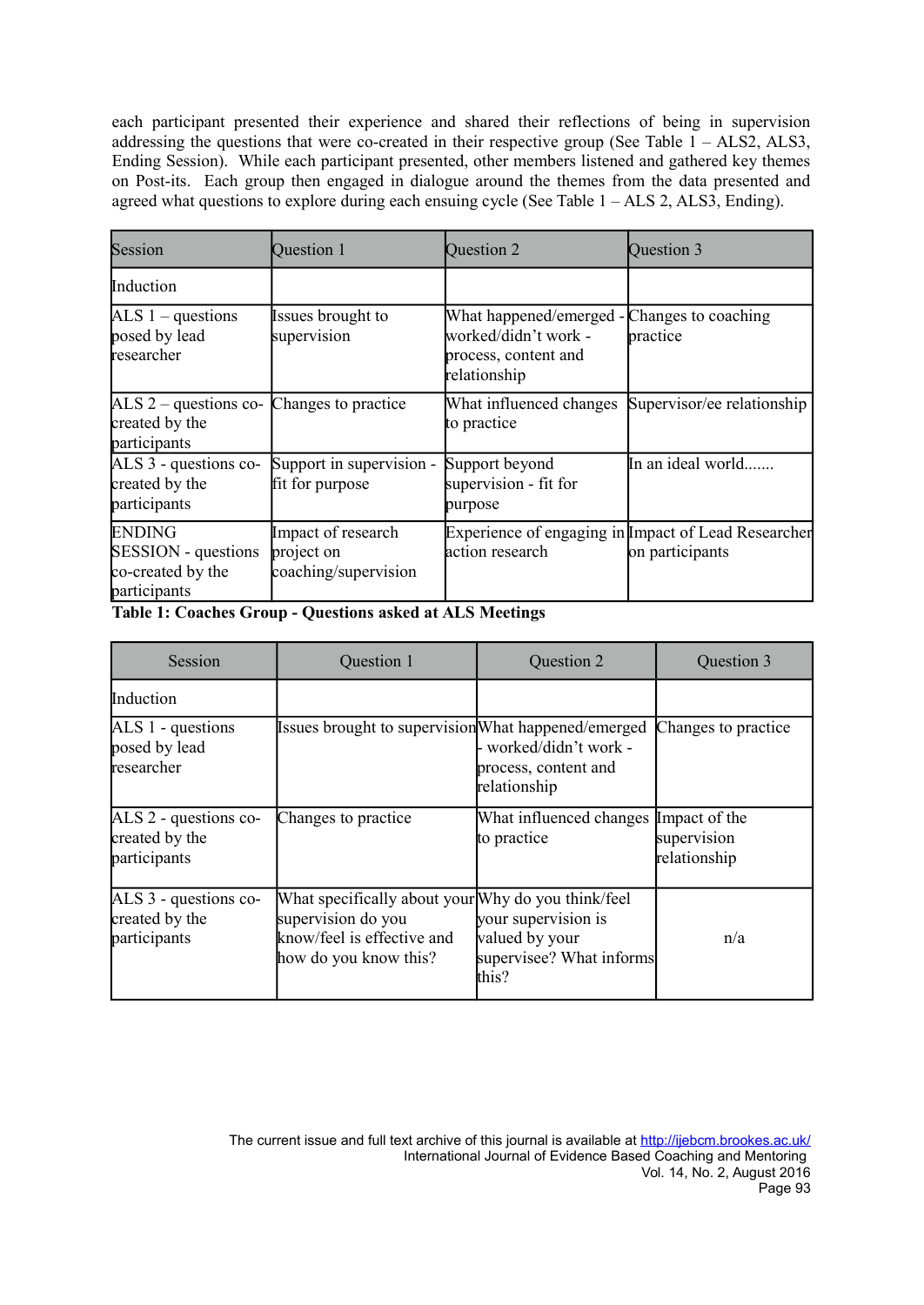| Session                                                                          | Question 1                                            | Question 2                                   | Question 3                                      |
|----------------------------------------------------------------------------------|-------------------------------------------------------|----------------------------------------------|-------------------------------------------------|
| <b>ENDING</b><br><b>SESSION</b> - questions<br>co-created by the<br>participants | Impact of research project<br>on coaching/supervision | Experience of engaging<br>in action research | Impact of Lead<br>Researcher on<br>participants |

# **Table 2: Supervisors Group - Questions asked at ALS Meetings**

Following each ALS meeting, the Lead Researcher collated the data on Post-its and shared this with participants to inform their practice and reflections between meetings. The intention in this cyclical process was that the participants would live their reality of being in supervision and by participating in the ALS meetings, reflect on their experience to deepen their learning. Through their exchange of experience and dialogue, they expanded their awareness of what is possible in supervision. By working through several cycles of inquiry, with its emergent nature (Reason  $\&$ Marshall 2001, Rowan 2001) participants were able to review their development needs and subsequent changes to practice.

By involving two groups, the data met the criterion of "rigour" as described by Dick (1999). With the wealth of professional knowledge and experience of the participants (Strauss & Corbin 1990) they challenged their individual assumptions about their practice at a practical and theoretical level. The Lead Researcher chose not to contribute her own client experience to the core data, but rather focused on managing the Project, attending to the relationships, creating safety to enable participants' disclosure of their practice, particularly when facilitating the ALS meetings, choosing and managing the data gathering methods and conducting the formal analysis that contributed to the final report.

#### *Data analysis*

The ALS meetings provided the primary source of data for analysis. After each meeting the Lead Researcher transcribed the recordings and collated the data. She shared this with the participants and drew out her reflections that informed her practice as a supervisor. This informed the themes that emerged in each subsequent ALS meeting. Thus the data analysis was ongoing and emergent. This was congruent with Action Research methodology and with how supervision practice occurs. After supervision sessions it is customary for a supervisor to reflect on the themes that have emerged from a specific session and periodically review the cumulative themes that emerge over time with a particular supervisee and discuss these (Gilbert  $& Evans\ 2000$ , Hawkins  $& Smith\ 2006$ ).

Once all the ALS meetings had been completed, the Lead Researcher analysed the cumulative data taking the following steps:

(a) Review of the participants' notes from their supervision sessions

(b) Review of ALS meeting transcripts and the data gathered

(c) Collation of recurring language, themes, ideas and actions into Mind Maps

(d) Identification of similarities and differences in themes between the two groups (Boyatzis 1998)

The participants were not engaged in the final data analysis so that the Lead Researcher retained her personal independence and autonomy. This methodological approach using emerging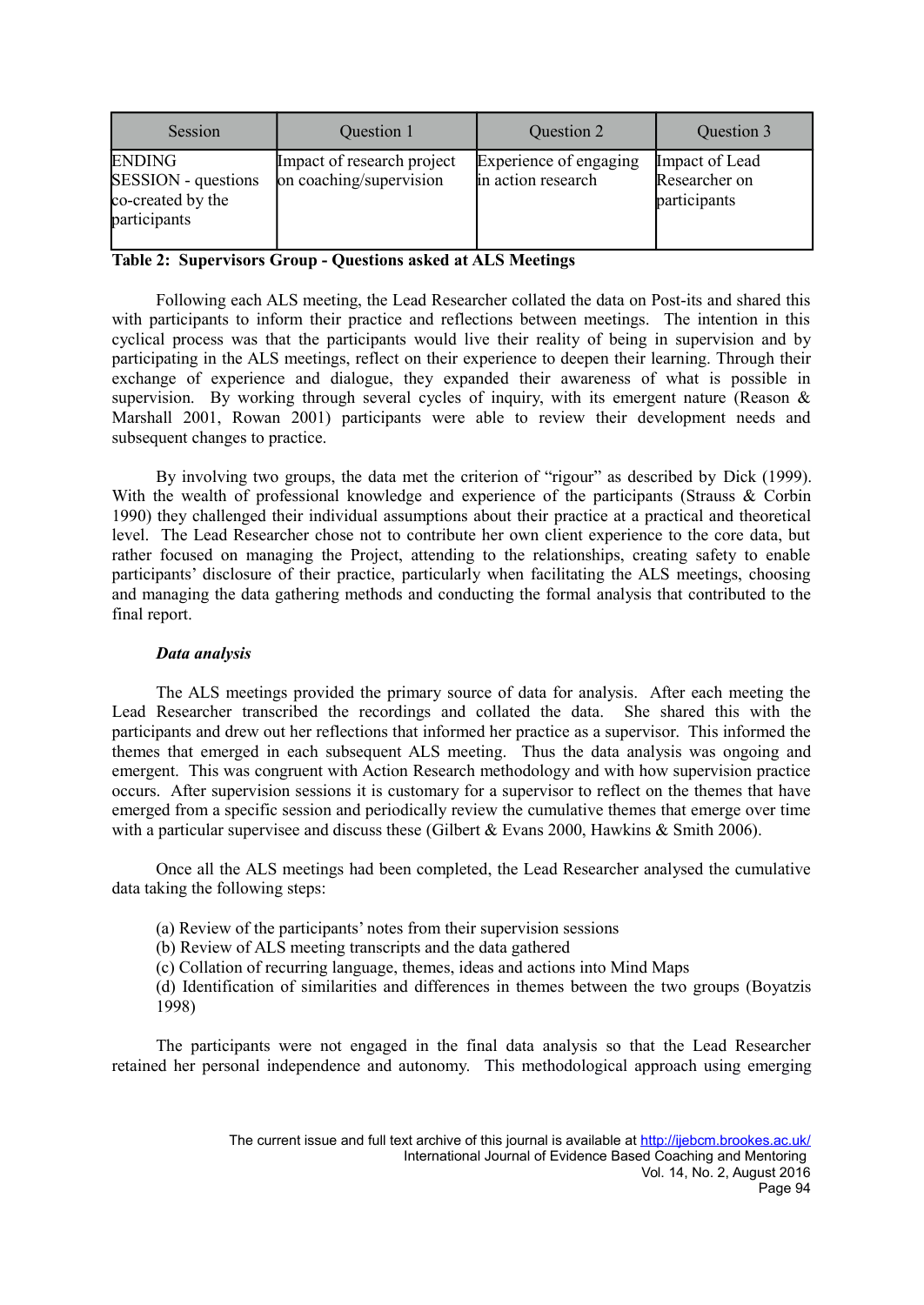thematic analysis also informed the Lead Researcher as she reflected on her own practice as a supervisor and is discussed in the next section.

#### **Findings from the Project**

#### *Experience of the research participants*

The participants agreed that the practice of executive coaching is complex and demanding. They acknowledged that what occurs in the coaching space is unpredictable and challenging. They recognised that coaching may be emotionally charged as they understand and work with the coachee's emotions to support the learning and change the coachee seeks to make that the coaching espouses to support. The participants were clear about the need to support themselves. They appreciated the power and value in the one-to-one relationship of supervisor/supervisee as well as the actual process of supervision that enables them to attend to their overall wellbeing and effectiveness. They found that supervision provides a restorative space for offloading concerns of their personal and professional lives and appreciated and valued the reassurance, affirmation, feedback, challenge and encouragement that they received from their supervisor.

Within each of the research groups, there was a recurring theme of how isolated the coach can feel, especially when complex, emotional or "messy" issues arise in a coaching assignment. Several of the participants declared that it was the process of dialogue (Schein 1993, Isaacs 1999) with their supervisor that enabled sense and clarity about what was happening with and between themselves and their clients. This dialogue often proved more relevant and powerful than other forms of reflection such as journaling or personal note making as it enabled them to gain understanding, self-awareness and identify new ways to proceed with a client. At the same time, all participants agreed that they did not, nor could, rely solely on their one-to-one supervision to keep them fit for purpose. They sought a range of additional methods to support themselves and these are discussed in the final section of this paper.

Through their participation in the Project, with the discipline of writing up their supervision sessions, the research participants became more appreciative of their experience of being in supervision. They acknowledged that they were reflecting on their development more deeply. Consequently they gained a fresh perspective on supervision, in bringing about changes in their practice and its value to their wellbeing. By reflecting and sharing their experience and practice with others in the ALS meetings they felt affirmed and appreciated (Schein 1993, Isaacs 1999). This time together provided added confidence. Feedback from the participants suggested that the relationships that were co-created in the Project modelled what they might expect and seek to co-create with their supervisors/ees.

#### *Experience of the Lead Researcher*

There were strong parallels between the findings from the research groups and the experience of the Lead Researcher while undertaking her doctoral research at Middlesex University. The university advisers provided far in excess of the prescribed 18 hours per annum of academic supervision. They were available and supportive throughout the doctoral journey over six years, providing guidance and motivation besides extensive direction around research theory and University protocols.

The Lead Researcher also engaged with a number of people including her professional supervisor, "critical friends" (Torbert 1976) and professional colleagues. She recorded and transcribed many of these conversations that generated data to inform and support her during the Project. While some of these relationships and conversations were not framed as "supervision" *per*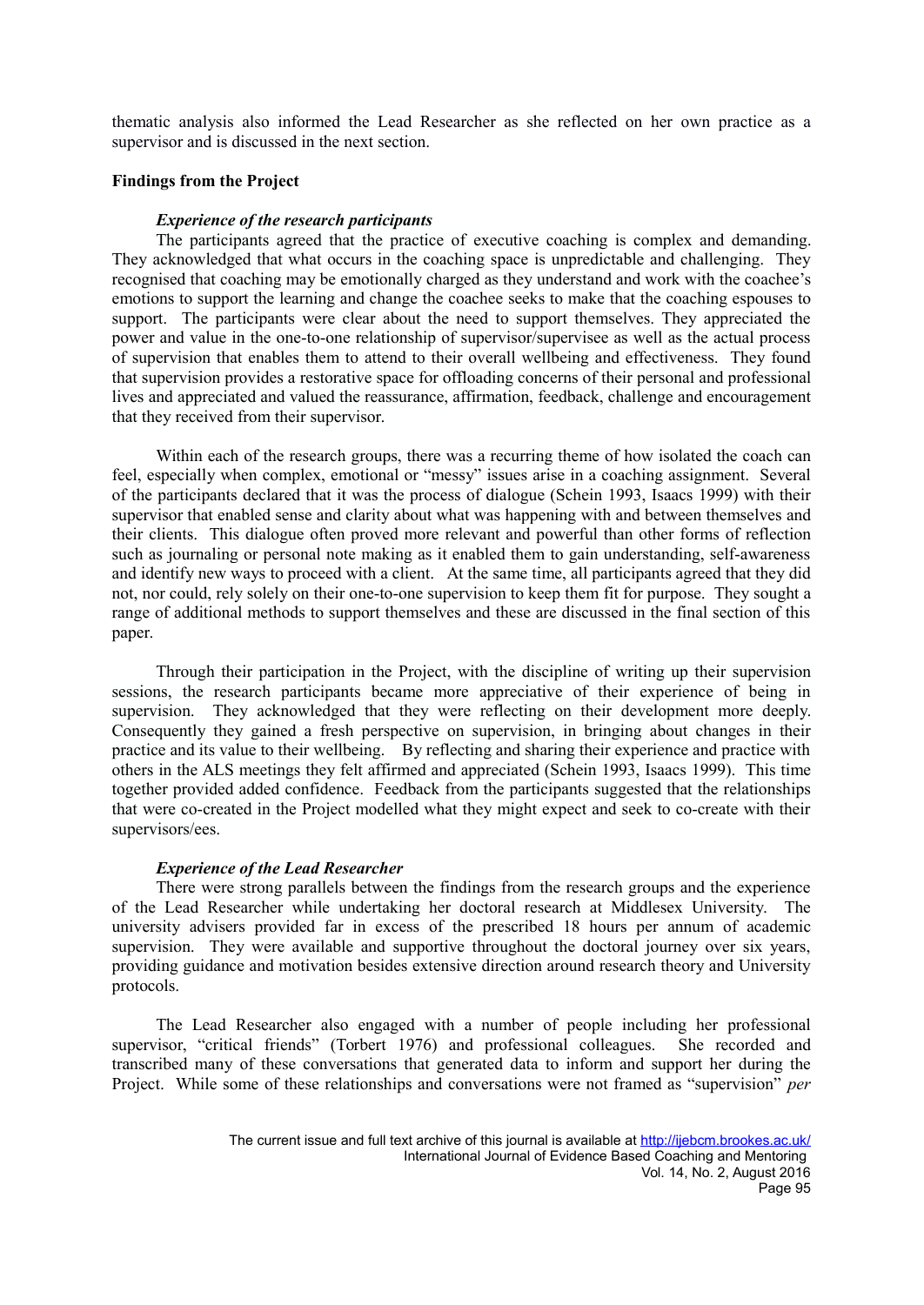*se*, they were integral to provide essential support throughout the complex, unpredictable and challenging maze of the doctoral journey. Here were the evident parallels with the complexity and challenges of executive coaching and the support described by the participants.

Figure 2 represents these various relationships and shows the range of content that was explored or attended to by the Lead Researcher in "keeping fit for purpose". Recurring themes in these generative dialogues included coaching and supervision theory and practice, methods of adult learning, the Project process and events. At an emotional level, she gained reassurance and encouragement, feedback, challenge and support.

The most consistent finding here rested in the core ingredients and qualities of these relationships (See the bottom section of Figure 2). Mutual trust, safety and respect developed over time. Through the generative, appreciative dialogue, knowledge was exchanged, thus everyone learned and new knowledge was co-created. Each of these people was quite clearly committed to the Lead Researcher's learning and success. This certainly echoes the experience of the Project participants in their practice (Proctor 1997, Bachkirova et al 2011, Hawkins & Smith 2013).

No one person would have been able to meet all the needs of the Lead Researcher during the doctoral process and it would be naive to suggest the possibility. Likewise, the same could be said for executive coaches and this was borne out in the experience of the research participants as they explored how supervision supports their coaching practice.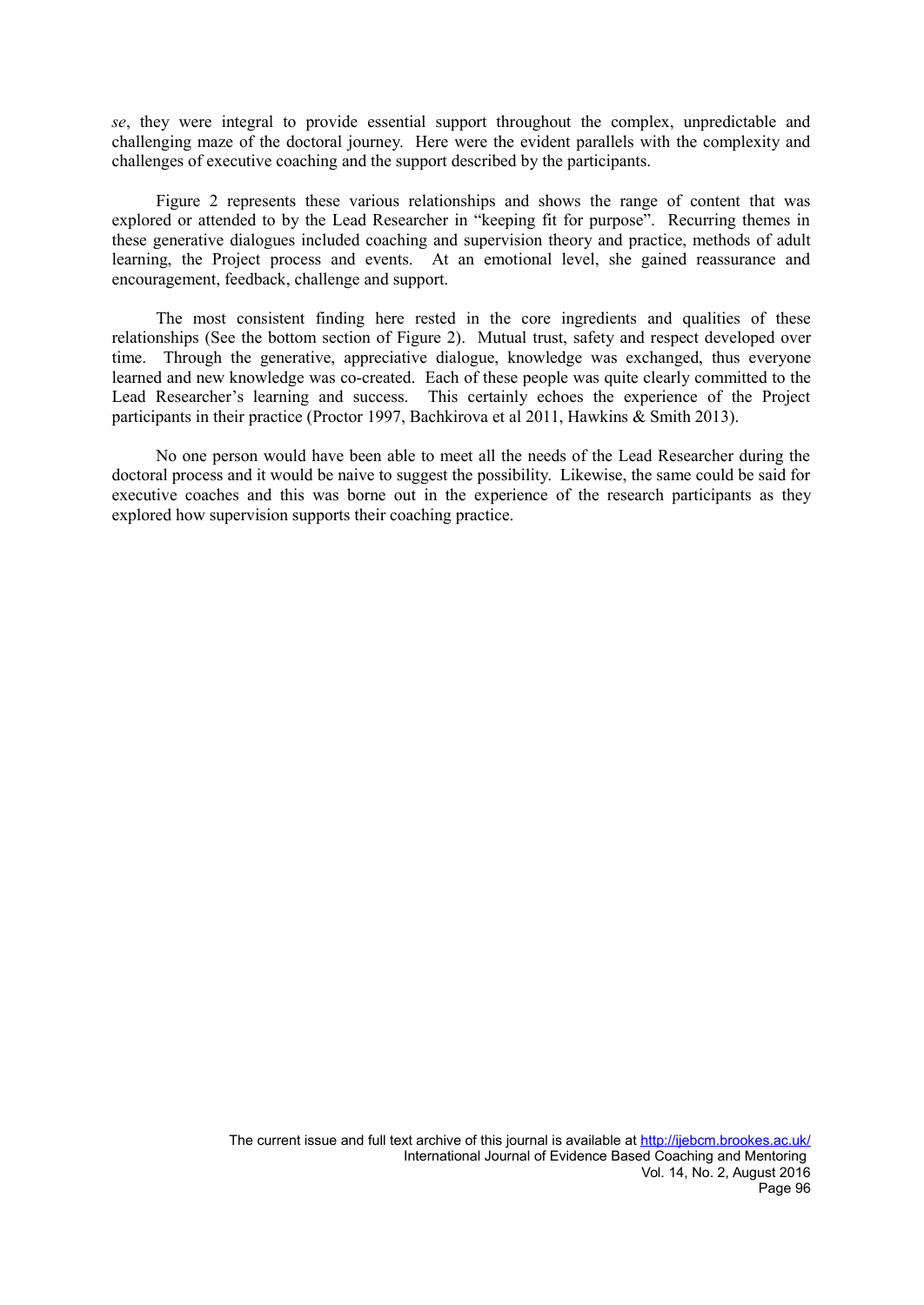

**Figure 2: Keeping Fit for Purpose**

# **Discussion and Conclusions**

While supervision may still conjure up negative associations for some coaches, the author believes that this process of dialogic reflection on practice provides a vital ingredient to support executive coaches to practice safely and freshly (Proctor, 1997, Hawkins & Smith, 2006, Brunning, 2006). As executive coaching becomes more professional, the professional coaching bodies and those who offer supervision need to emphasise the positive and valuable aspects of the process and how it supports coaches in their development and wellbeing. There is a need to highlight and stress the value of the safe space for the coach to explore their practice, resolve dilemmas, re-connect with self and offload any doubts that can arise during coaching assignments.

# *The nature and complexity of executive coaching*

Given the demands and challenges of executive coaching, there is value for coaches to explore and reflect on their practice with another person and/or group of colleagues, ideally a qualified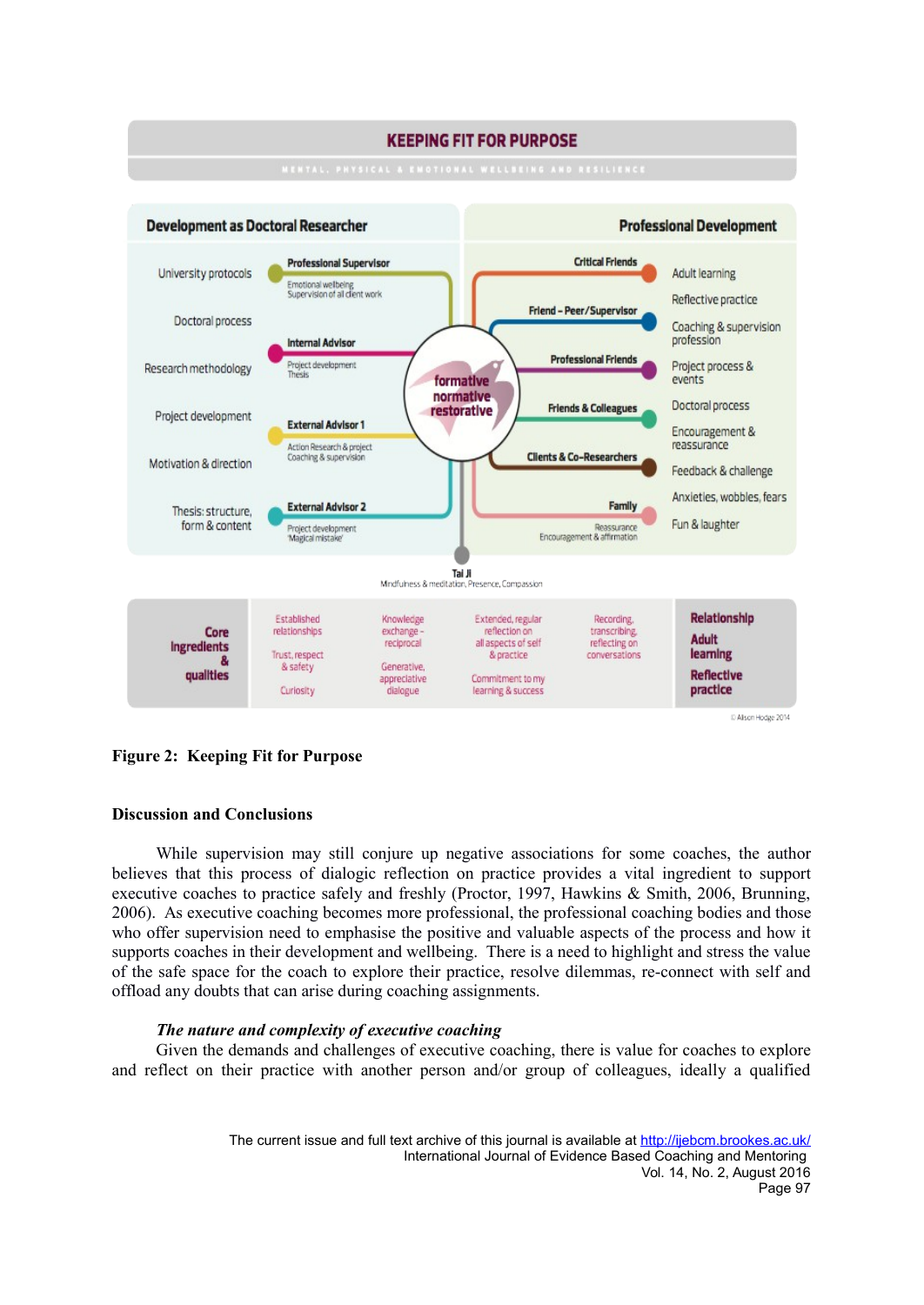coaching supervisor who understands and is familiar with the contexts of this work. This dialogue enables the coach to allay doubts, learn new approaches and re-charge their batteries.

Based on the findings from this Project, autonomous practitioners are able to determine the appropriate level and frequency of supervision to meet their own needs. As indicated by the participants, professional executive coaches need to consider the volume of coaching and number of client assignments they are engaged in at any one time as well as other personal or professional demands that affect how they show up with their coachees. Together with their supervisors, they calibrate and monitor how they are taking care of themselves so they are able to engage effectively and consistently with their clients thus avoiding "burnout" or "compassion fatigue" (e.g. Stamm, 2010). Ideally, based on this evidence, as the coach matures, through practice and reflection, they also develop what Casement (1985) describes as their "internal supervisor" that supports and informs the coach particularly when they are in the actual coaching room with their client.

#### *Is one-to-one supervision enough?*

What became clear during the inquiry was that one-to-one supervision alone is not enough to support coaches in this work. The participants were aware that they needed and wanted additional diverse methods that allowed them to reflect on their work and that enabled them to keep themselves fit for purpose. These methods, both alone and with others, were over and above their one-to-one relationship with a qualified supervisor. Professional activities they referred to included action learning sets, peer support groups and coaching practice groups. They declared the importance of engaging in a wide range of other activities that addressed their overall physical, emotional and mental wellbeing. They identified that regular exercise, hobbies, rest and holidays were integral to their wellbeing and resilience. Some discussed their involvement in the arts, theatre and music to stimulate creative insights and new perspectives.

#### *Choosing a supervisor*

Coaches need to consider carefully what they need and want from a supervisor before engaging with one person. Interestingly, the participants agreed that it was only once they had engaged in supervision that they really appreciated its true value (Carroll & Gilbert, 2005, 2011). They suggested that newer coaches could need guidance in what to look for, considering their experience, their stage of development as a coach (Hawkins & Smith, 2006, Drake, 2011), their learning style (Kolb 1984) and their self-awareness.

The development needs of each coach are likely to vary (Dreyfus & Dreyfus, 1986; Drake, 2011) and therefore the style and emphasis in the supervision will also need to vary. However, the following Table 3 identifies the most significant elements that emerged from the research groups and that correspond with Carroll & Gilbert's (2005, 2011) analyses of the roles and responsibilities. Reflecting on and sharing experience and practice with others in, for example, ALS groups or group supervision, provides affirmation (Isaacs 1999, Schein 1993) and gives practitioners added confidence. Feedback on the value of the group learning experience from the research participants is borne out in the literature (Revans, 1971; Wenger, 1999).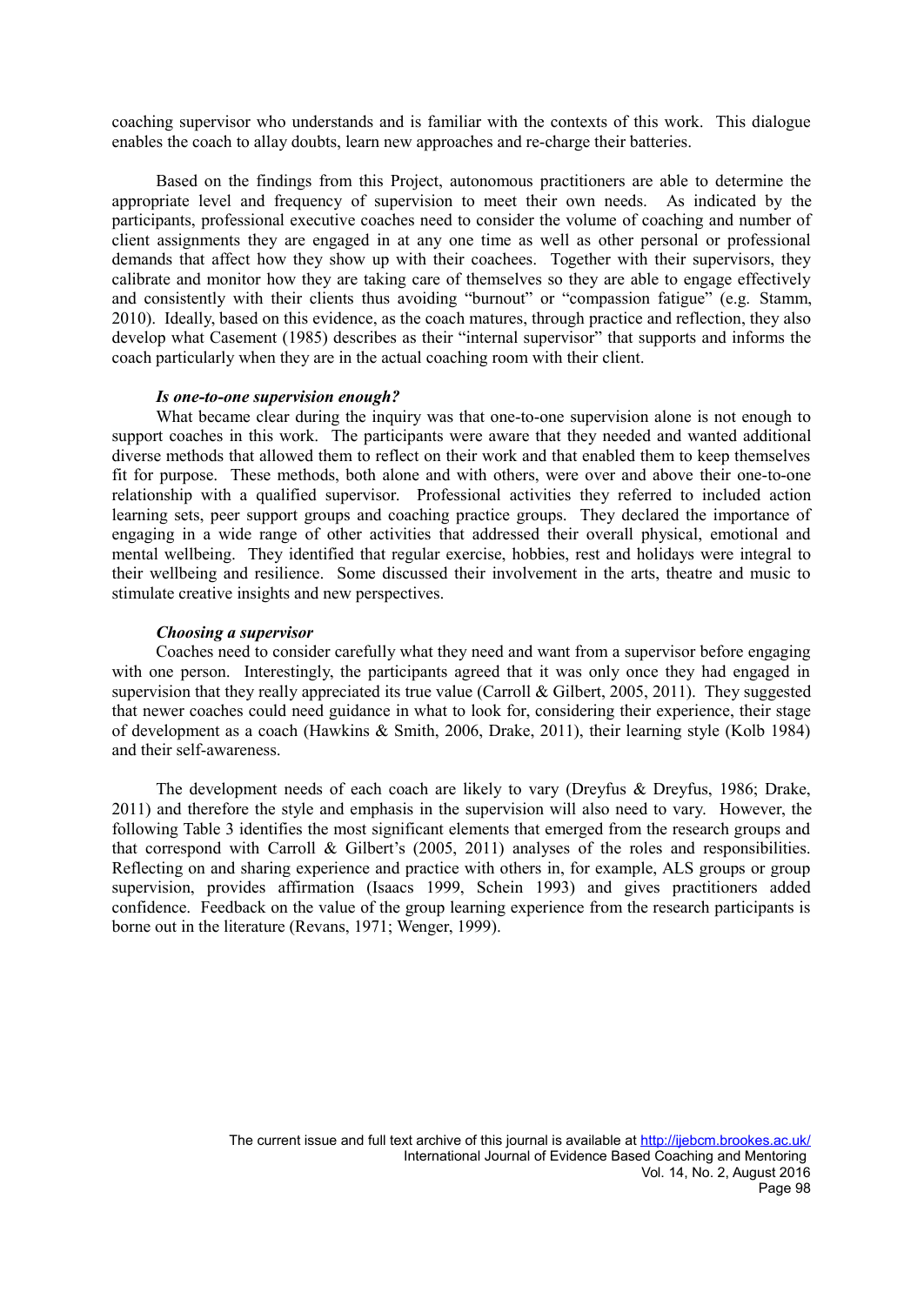| Supervisee Responsibilities                                                                                                                                                                    | Supervisor Responsibilities                                                                                                                 |  |
|------------------------------------------------------------------------------------------------------------------------------------------------------------------------------------------------|---------------------------------------------------------------------------------------------------------------------------------------------|--|
| Need to ask for what is needed to co-create a                                                                                                                                                  | Establish and co-create safe space to enable the                                                                                            |  |
| safe place to share the work, coaching practice                                                                                                                                                | supervisee to share their work; show trust, respect,                                                                                        |  |
| and whole of self; avoid deference and                                                                                                                                                         | non-judgment, presence, attending to supervisee                                                                                             |  |
| compliance                                                                                                                                                                                     | needs - not supervisor agenda                                                                                                               |  |
| Explore and establish clear purpose of                                                                                                                                                         | Initially may guide on purpose and subsequently                                                                                             |  |
| supervision                                                                                                                                                                                    | co-create with supervisee                                                                                                                   |  |
| Give and receive feedback to and from                                                                                                                                                          | Give and receive feedback to and from supervisee                                                                                            |  |
| supervisor - attending to the relationship, what                                                                                                                                               | to ensure the supervisee is supported in their                                                                                              |  |
| is working or not working to support learning                                                                                                                                                  | reflection and learning                                                                                                                     |  |
| Prepare for sessions                                                                                                                                                                           | Prepare for and manage time keeping in the<br>sessions                                                                                      |  |
| Bring all of self, present work openly and<br>honestly. This includes relevant client issues,<br>concerns and anything else that may impact on<br>coaching effectiveness and overall practice. | Identify areas to explore + offer new<br>perspectives/theory to expand supervisee's<br>awareness and understanding                          |  |
| Identify and explore own learning and<br>development needs; apply learning that will<br>enable changes to practice                                                                             | Respond to and engage with the learning style and<br>needs of the supervisee                                                                |  |
| Attend to own well-being beyond the                                                                                                                                                            | Attend to own well-being to show up effectively in                                                                                          |  |
| supervision space to show up effectively with                                                                                                                                                  | supervision session - engage in own supervision of                                                                                          |  |
| clients                                                                                                                                                                                        | practice                                                                                                                                    |  |
| Keep notes and reflections from supervision                                                                                                                                                    | Keep notes and reflections from supervision                                                                                                 |  |
| sessions                                                                                                                                                                                       | sessions                                                                                                                                    |  |
| Share and explore concerns that may have                                                                                                                                                       | Attend to and support supervisee to resolve ethical                                                                                         |  |
| ethical implications                                                                                                                                                                           | concerns                                                                                                                                    |  |
| Manage boundaries and confidentiality                                                                                                                                                          | Manage boundaries and confidentiality                                                                                                       |  |
| Keep in touch with developments in the<br>profession that may impact on the field of<br>executive coaching - organisational/leadership<br>themes                                               | Keep in touch with developments in the profession<br>that may impact on the field of executive coaching<br>organisational/leadership themes |  |

**Table 3: Supervisee & Supervisor Responsibilities (Hodge 2014: 221)**

# **The Emerging Model - Three Pillars of Supervision**

Through the process of this inquiry, the Lead Researcher as author of this paper believes that there is a place for a new model of supervision. Whilst existing models (Seven-Eyed Model (Hawkins & Smith 2006), Full Spectrum Model (Murdoch et al 2006), Systems Model (Gray & Jackson 2011)) serve coaching supervision very effectively, her model of The Three Pillars of Supervision (Figure 3) has now been developed as a result of this inquiry. It places greatest emphasis on the bedrock conditions that underpin coaching supervision (Gilbert & Evans 2000, Hawkins &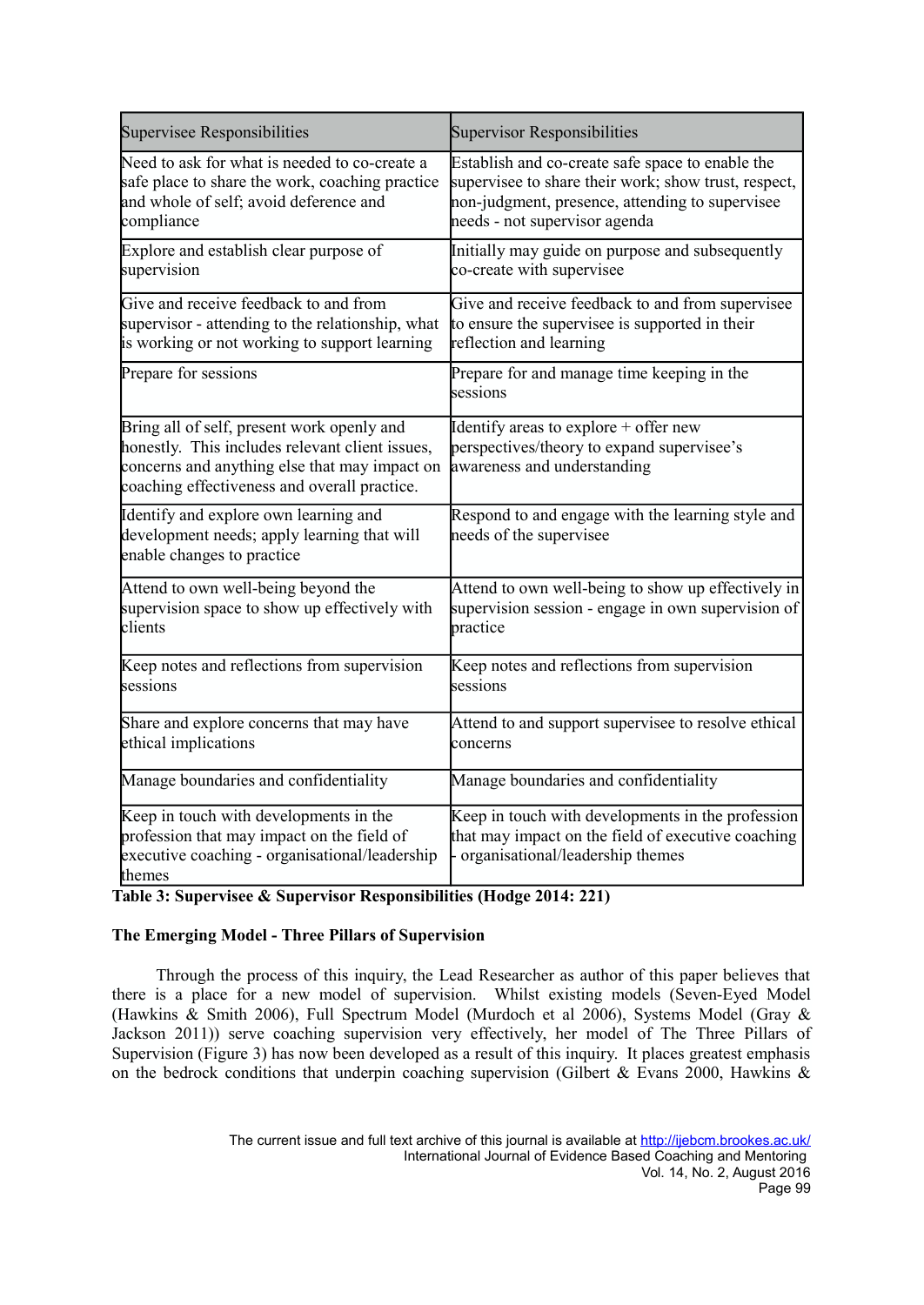Smith 2006, de Haan 2012). The model shows the breadth and depth of the supervision process that enables coaches and supervisors to make the most of this experience.

The Three Pillars refer to (1) the supervision relationship, (2) creating the core conditions for adult learning and (3) promoting the value of reflective practice. The Three Pillars provide the foundation stones and conditions to contain the generative dialogue that takes place to enable new knowledge, insights, self-awareness and learning to emerge. Within the container any of the various models, purpose and tasks may be incorporated and appropriately applied to meet the overall purpose of supervision i.e. the learning of new skills, the maintaining of standards and the overall wellbeing of the supervisee (Kadushin 1976, Proctor 1997). These elements are now shown in Figure 3 and then discussed.





The current issue and full text archive of this journal is available at<http://ijebcm.brookes.ac.uk/> International Journal of Evidence Based Coaching and Mentoring Vol. 14, No. 2, August 2016 Page 100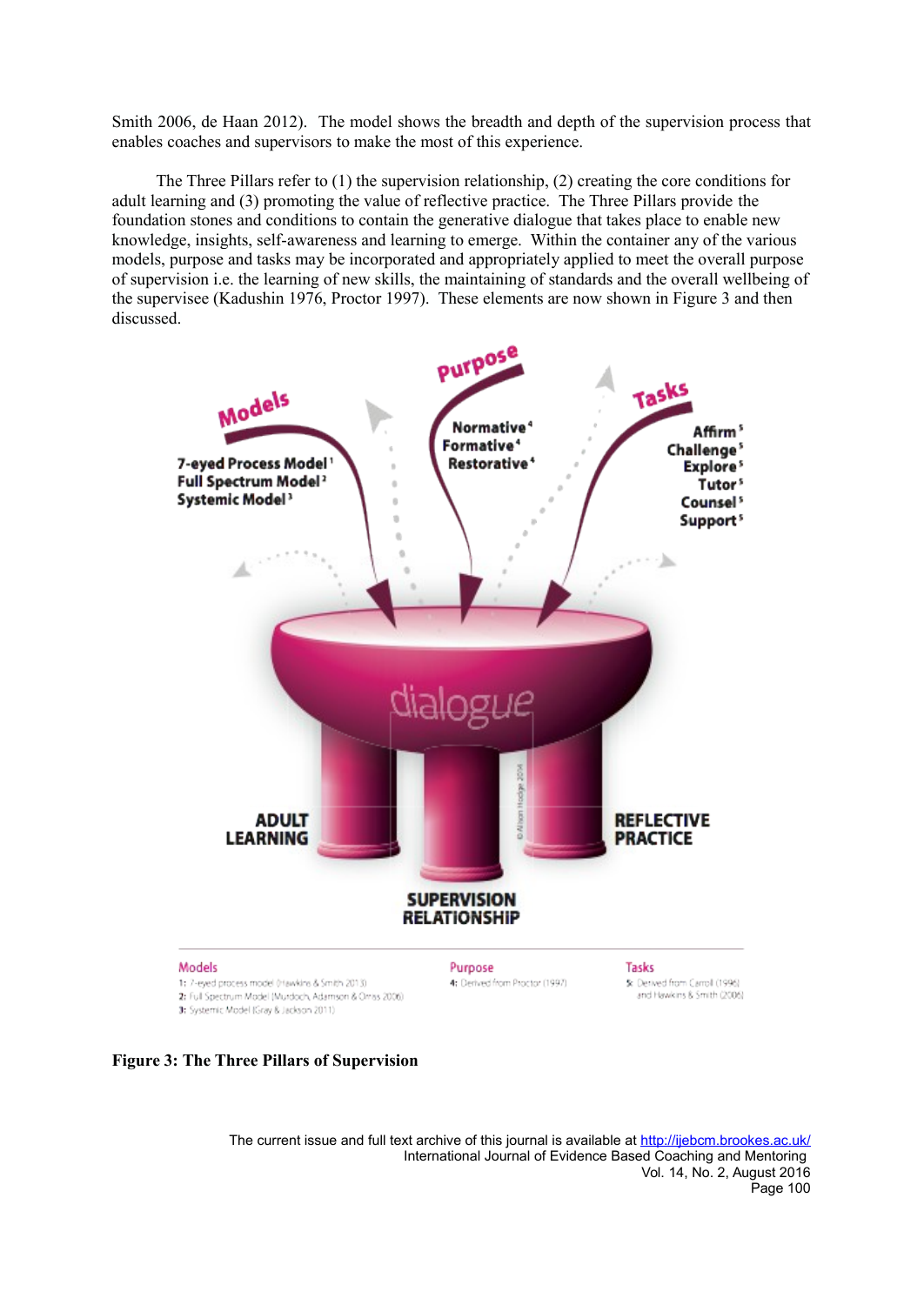#### *Pillar 1: The supervision relationship*

All the research participants stressed how vital the supervision relationship was to enable them to engage effectively in the process (Hawkins & Smith, 2006, de Haan, 2012, Murdoch, 2013). The trust and safety that is co-created provides the container and conditions that enable coaches to share their practice and disclose their fears and vulnerability. They are able to reconnect with their confidence and skills, and gain clarity about their practice, all of which may have been challenged during a coaching assignment (Hawkins & Smith, 2006, de Haan, 2008). It is vital that coaches do not feel judged by the supervisor, but are supported to engage, explore, contribute, and thus are able to learn and grow.

The process and relationship of the supervisor/supervisee provides vital information at two levels: (1) what arises in the supervision space in the form of the parallel process (Casey 1993:78) and how this can raise awareness and give insights into what is happening in the client system thus give the coach direction in how to proceed with their client (2) through observation, modelling and feedback from the relational phenomena that exist in the supervision relationship, coaches gain insight and self-awareness that they can take into their coaching relationships (Hawkins  $\&$  Smith 2006, Hay 2007, Critchley 2010, Drake 2011).

#### *Pillar 2: Create the core conditions for individual adult learning*

The second pillar of supervision is for both parties to have an understanding and appreciation of the core conditions for adult learning (Knowles, 1980, Brookfield, 1986, Mezirow, 1991, Boud, Cohen & Walker, 1993). Given the existing reticence and resistance amongst many coaches to engage in the practice of supervision as discussed earlier, the participants agreed that supervision needs to be framed clearly as a voluntary, collaborative, dialogic, reflective learning space. As the coach becomes more aware of their preferred learning methods (Kolb 1984), they are then able to engage in the appropriate forms of reflexive practice that enable them to maximize the effectiveness of the supervision process (Carroll & Gilbert 2005 & 2011, Bolton 2010).

According to the participants, the supervisor positively influences the outcomes when they create an atmosphere that gives permission to "not know" (Raab, 1997). The supervision space and relationship inspires the coach's curiosity and willingness to explore and learn rather than provoke defensiveness or need to appear as "expert" (Schon, 1987, Gilbert & Evans, 2000). When each coach is inspired and motivated to take personal responsibility for learning as autonomous adults (Cox, 2006) they are more likely to be open to new avenues of inquiry that will enhance and develop their practice. The participants all agreed that learner autonomy and self-efficacy (Bandura, 1977) achieve very different outcomes from arbitrary stipulations and guidelines.

Based on the feedback from the research participants, when the coach takes personal responsibility for their supervision, (including preparation and subsequent reflections) this gives them a wider purpose than just meeting imposed accreditation requirements. As a result, there is a different dynamic and outcome. The relationship, the process and the learning is more highly valued and acted upon. This in turn leads to a deepening of the coach's personal development, practice and professionalism. This voluntary approach may potentially conflict with the coaching associations' mandated approach in their wish to establish standards of professional practice. At the same time, anecdotal evidence shows that there is a relatively small percentage of coaches seeking accreditation within some of the professional bodies (e.g. EMCC & AC less than 50% of their members are accredited). On this basis, it could be concluded that the compulsory engagement in supervision is one of the deterrents to coaches seeking accreditation.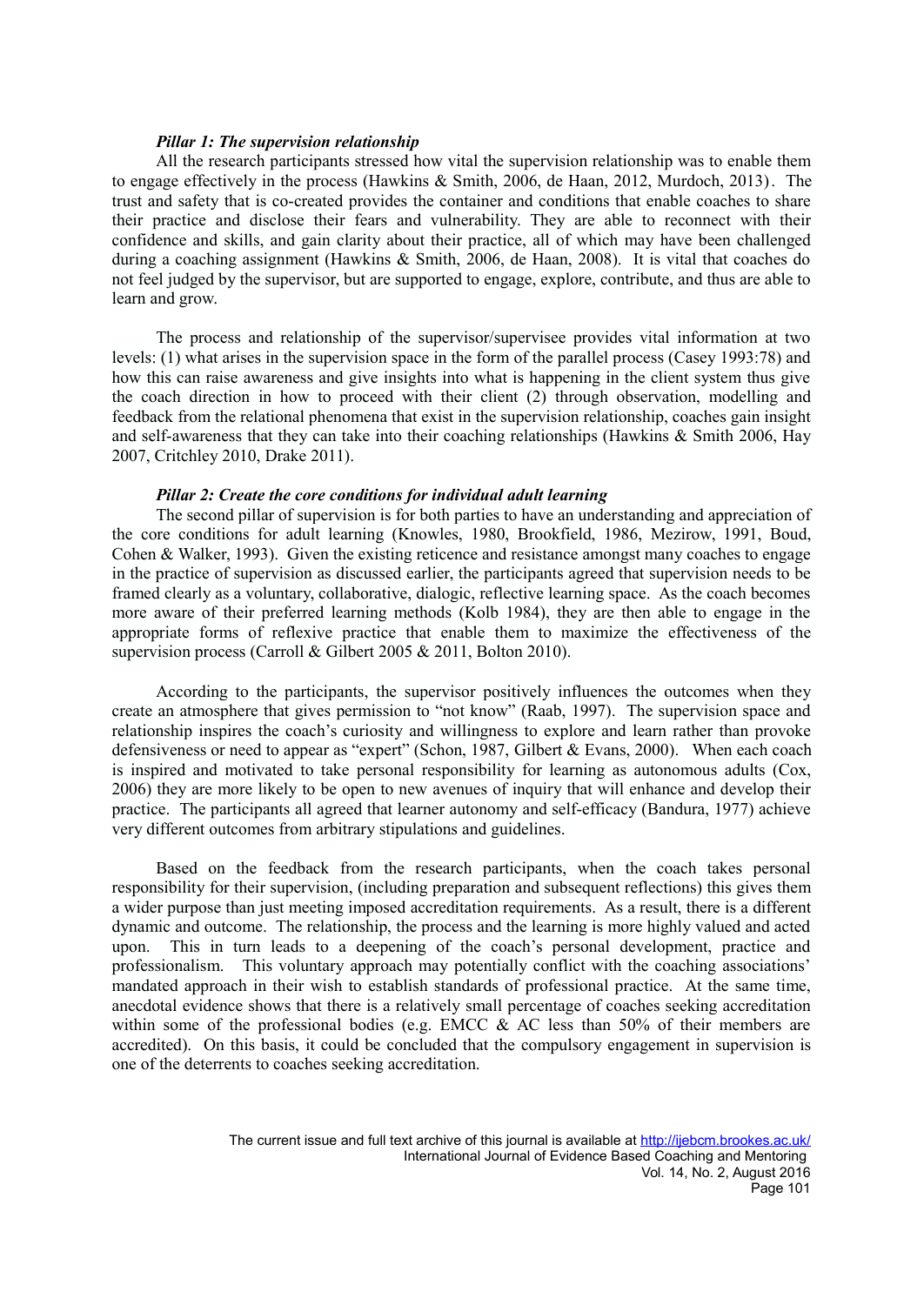#### *Pillar 3: Promote the value of reflection*

The third pillar of supervision is reflection on practice (Boud, Keogh & Walker, 1985, Schon, 1987, Fook & Gardner, 2007). Based on the experience of the research participants, the coach needs to make time to prepare for supervision sessions and then, significantly, take time to write up their reflections after sessions. Through their participation in the Project, and the discipline of writing up their supervision sessions as part of this process, the research participants became more aware and appreciative of their ongoing experience of being in and engaging in supervision. They acknowledged that they were reflecting on their personal and professional development more deeply as a result of their experience during the Project. They gained a fresh perspective on the role supervision plays in bringing about changes in their practice and its value to their wellbeing as a whole.

#### *Summary and areas for further research*

In closing, there are suggestions for further research that have not been addressed in this Project.

1. Prompted by DeFilippo's (2013) study of dyad relationships, it would be useful to identify the impact of "critical moments" in coaching supervision, similar to de Haan's study in coaching (2008).

2. As there are still many coaches who do not engage in coaching supervision as defined here in this inquiry, it would be useful to explore the perspectives and practice of these practitioners and investigate their ongoing effectiveness and wellbeing. Another avenue for research would be to establish what evidence there may be for any direct links between the impact of supervision and coachees who are being coached.

3. There is a current trend in supervision to support internal coaches specifically and this would be an interesting line of inquiry as there is evidence that, increasingly, organisations are creating their own teams of internal coaches (St John-Brooks 2014) and this has not been investigated directly in this study.

Findings from this inquiry confirm that the process of executive coaching is complex and demanding especially in an organisational setting (Hawkins & Smith 2006 & 13, de Haan 2012). One-to-one supervision with a qualified supervisor provides a vital forum for coaches to reflect on their practice and attend to their wellbeing and development that helps to keep them fit for purpose. There are also many other activities that may fall under the heading of supervision including action learning sets, peer and group supervision, communities of practice (Wenger 1999) that contribute to the coach's wellbeing and effectiveness. Encouraging coaches to seek supervision voluntarily is likely to yield a greater commitment to learning and growth by the coach as they take autonomous responsibility to ensure they provide the best possible professional service to their clients.

In this exciting, rewarding, yet challenging and demanding world of executive coaching, there is a need for a variety of modes and methods at different times to sustain and expand the ongoing professional development and wellbeing of executive coaches. At the same time, there are still questions around how practising supervisors can best contribute to the creation of a profession that honours individuality, autonomy, learning and reflective practice and at the same time, supports certain minimum standards. In this context, the Three Pillars of Supervision Model may provide a platform for development and lead to operational criteria against which professional practice can be evaluated.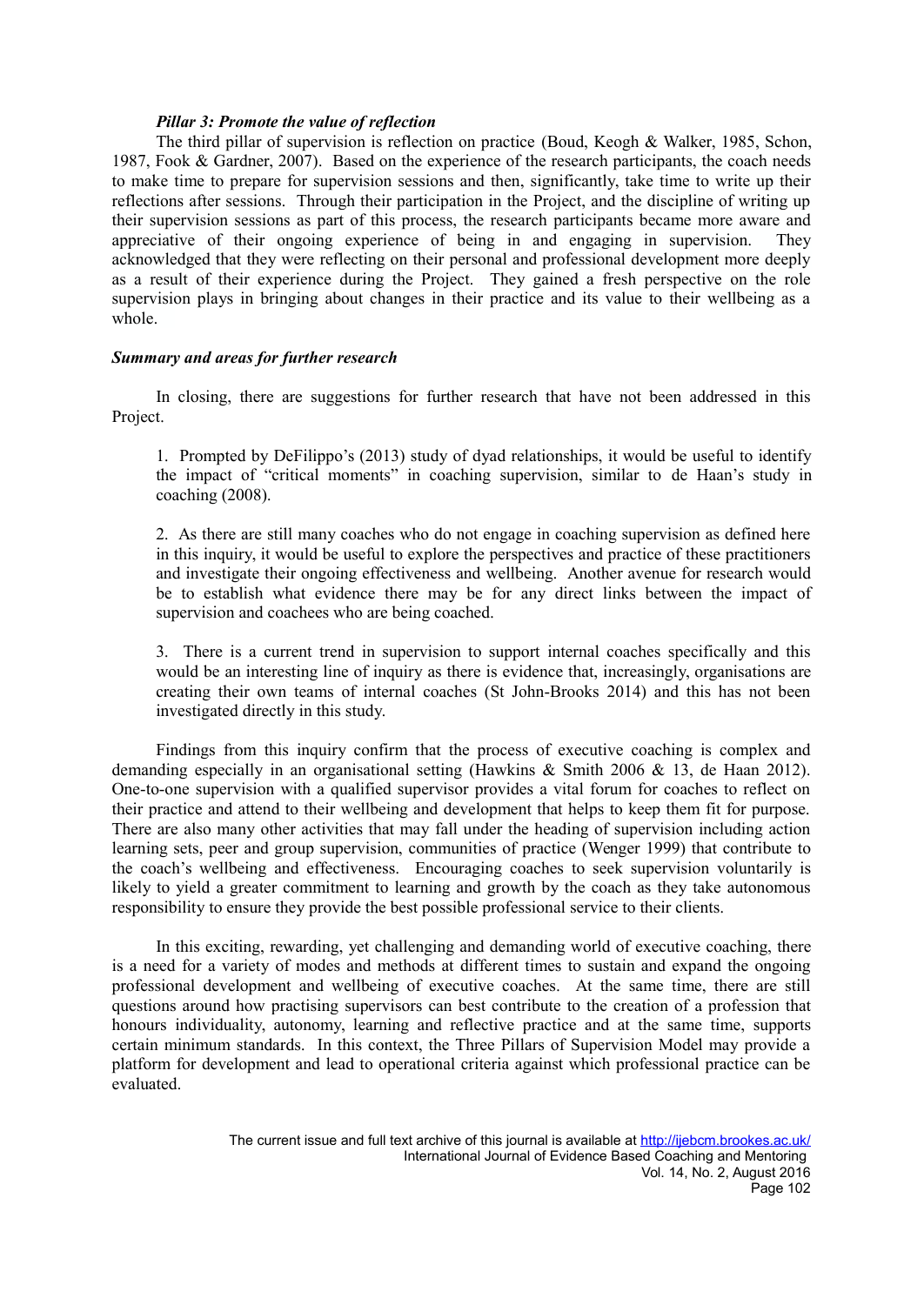*This text draws on the author's doctoral thesis and adaptations from an article in Coaching at Work (2014 Vol 9 Issue 4: 34-38). Permission has been granted to use the Figures and Tables.* 

# **References**

APECS (2007) Accreditation Guidelines. Accessed 1 November 2013 http://apecs.org/MembershipCategories.aspx

- Argyris, C. & Schon, Donald A. (1974) *Theory in practice* San Francisco: Jossey Bass
- Association for Coaching (2013) Guidance Notes for Accreditation. Accessed 22 November 2013 http://www.associationforcoaching.com/pages/accreditation/ac-coach-accreditation
- Bachkirova, T., Cox, E. & Clutterbuck, D. (2010) Introduction in Cox, Elaine, Bachkirova, T., Clutterbuck, D. (Eds) (2010) *The complete handbook of coaching* London: Sage
- Bachkirova, T., Jackson, P., & Clutterbuck, D. (2011) *Coaching and mentoring supervision: theory and practice* Berkshire, UK: McGraw-Hill
- Bandura, A. (1977) Self-efficacy: toward a unifying theory of behavioral change *Psychological Review* 84(2) 191-215
- Bluckert, P. (2005) The similarities and differences between coaching and therapy *Industrial and Commercial Training* 37 (2) 91-96
- Bluckert, P. (2006) *Psychological Dimensions of Executive Coaching* Berkshire: Oxford University Press
- Bolton, G. (2010) 2nd Edition *Reflective practice: writing and professional development* London: Paul Chapman Publishing
- Boud, D., Cohen, R. & Walker, D. (1993) *Using experience for learning* Buckinghamshire, England: SRHE and Open University Press
- Boud, D., Keogh, R. and Walker, D. (1985) Promoting reflection in Learning: A Model in Boud, D., Keogh, R. and Walker, D. (Eds) *Turning experience into learning* London: Kogan Page
- Boyatzis, Richard E. (1998) *Transforming qualitative information: thematic analysis and code development* London: Sage
- Brockbank, Anne & McGill, Ian (2012) 2nd Edition *Coaching, mentoring & supervision* London: Kogan Page
- Brookfield, S (1986) *Understanding and facilitating adult learning* Buckingham, England: Open University Press
- Brunning, H. (2006) *Executive coaching systems-psychodynamic perspective* London: Karnac
- Carroll, M. & Gilbert, M. (2005) & (2011) *On being a supervisee. Creating learning partnerships* London: Vukani Publishing
- Carroll, M. (2009) Supervision: Critical Reflection of Transformational Learning Part 1 *The Clinical Supervisor* 28:210-220 2009
- Carroll, M. (2010) Supervision: Critical Reflection for Transformational Learning Part 2 *The Clinical Supervisor* 29:1-19 2010
- Carroll, M. & Shaw, Elisabeth (2013) *Ethical maturity in the helping professions* London Jessica Kingsley
- Casement, P. (1985) *On learning from the patient* East Sussex: Routledge
- Casey, P. (1993) *Managing learning in organisations* Buckinghamshire, UK: Open University Press Buckinghamshire
- Coaching at Work (2009) "*A World of Difference*" Vol 4 Issue 4: 42-43
- Coaching at Work (2010) "*Body Talk*" Vol 5 Issue 1: 34-35
- Coaching at Work (2013) "*Leading the Way*" Vol 8 Issue 5: 32-36
- Coaching at Work (2014) "*Pillars of Support*" Vol 9 Issue 4: 34-38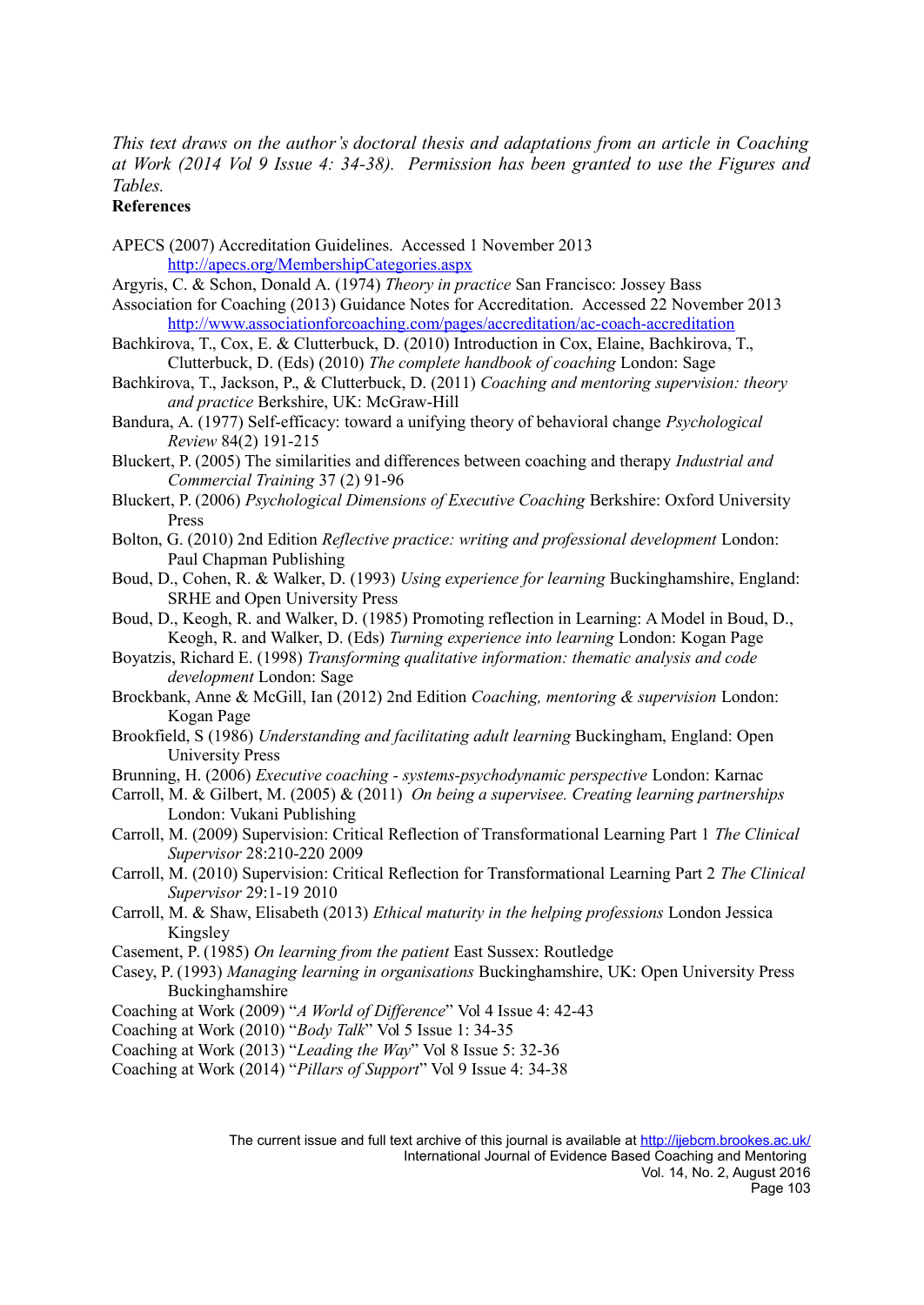- Cox, E., Bachkirova, T., Clutterbuck, D. (Eds) (2010) *The complete handbook of coaching* London: Sage
- Cox, E. (2006) An Adult Learning Approach to Coaching in Stober, D. & Grant, A. (2006) Eds. *Evidence-based coaching handbook* New Jersey: Wiley & Sons
- Critchley, B. (2010) Relational Coaching: taking the coaching high road *Journal of Management Development* Vol 29 (10) pp851-863
- DeFilippo, David (2013) Executive coach supervision: The dynamics and effects, *Doctoral Thesis*, University of Pennsylvania
- de Haan, E. (2008) *Relational coaching* West Sussex: Wiley & Sons
- de Haan, E. (2012) *Supervision in action a relational approach to coaching and consulting Supervision* Berkshire: McGraw-Hill
- Dick, Bob (1999) Sources of rigour in action research: addressing issues of trustworthiness and credibility. Accessed June 2013. http://www.aral.com.au/resources/rigour3.html
- Dilts, R (1996) *Visionary leadership skills* California: Meta Publications
- Drake, D. B. (2011) What do coaches need to know? Using the mastery window to assess and develop expertise *Coaching: an international Journal of Theory, Research and Practice* Vol 4: 2 September 2011 pp 138-155
- Dreyfus, H.L. & Dreyfus, S.E. (1986) *Mind over machine. The power of human intuition and expertise in the age of the computer* Oxford: Basil Blackwell
- EMCC (2009) Accreditation Guidelines. Accessed 1 November 2013. http://www.emccouncil.org/eu/en/accreditation/eia
- EMCC (2010a) Code of Ethics. Accessed 01 November 2013. [http://www.emccouncil.org/webimages/EMCC/Global\\_Code\\_of\\_Ethics.pdf](http://www.emccouncil.org/webimages/EMCC/Global_Code_of_Ethics.pdf)
- EMCC (2010b) Guidelines on Supervision Accessed 01 November 2013. <http://www.emccouncil.org/src/ultimo/models/Download/7.pdf>
- Fook, Jan & Gardner, Fiona (2007) *Practising critical reflection* Maidenhead, Berks: Open University Press
- Gilbert, M & Evans, K. (2000) *Psychotherapy supervision: an integrative relational approach* Buckingham: Open University Press
- Goleman, D. Boyatzis & McKee (2001) Primal leadership: the hidden driver of great performance *Harvard Business Review* December 43-51
- Gray, David E. (2007) Towards a systemic model of coaching supervision: some lessons from psychotherapeutic and counseling models *Australian Psychologist* 42 (4) PP 300-309
- Gray, David E. (2009) 2nd Ed. *Doing research in the real world*, London: Sage
- Gray, David E. & Jackson, P. (2011) Coaching Supervision in the historical context of psychotherapeutic and counseling models: a meta- model in Bachkirova, T., Jackson, P., and Clutterbuck, D. (2011) *Coaching and mentoring supervision: theory and practice* Berkshire, UK: McGraw-Hill
- Hawkins, P. & Smith, N (2006) *Coaching, mentoring and organizational consultancy* Berks, UK: McGraw Hill
- Hawkins, P & Smith, N. (2013) 2nd Ed. *Coaching, mentoring and organizational consultancy* Berks, UK: McGraw Hill
- Hawkins, P. & Schwenk, G. (2006) Coaching supervision: maximizing the potential of coaching London *CIPD Special Report*
- Hay, Julie (2007) *Reflective practice and supervision for coaches* Maidenhead, Berkshire: Open University Press
- Hodge, Alison (2013) cited in Murdoch & Arnold (2013) *Full spectrum supervision* Foreword pp xxv St Albans, Herts: Panoma Press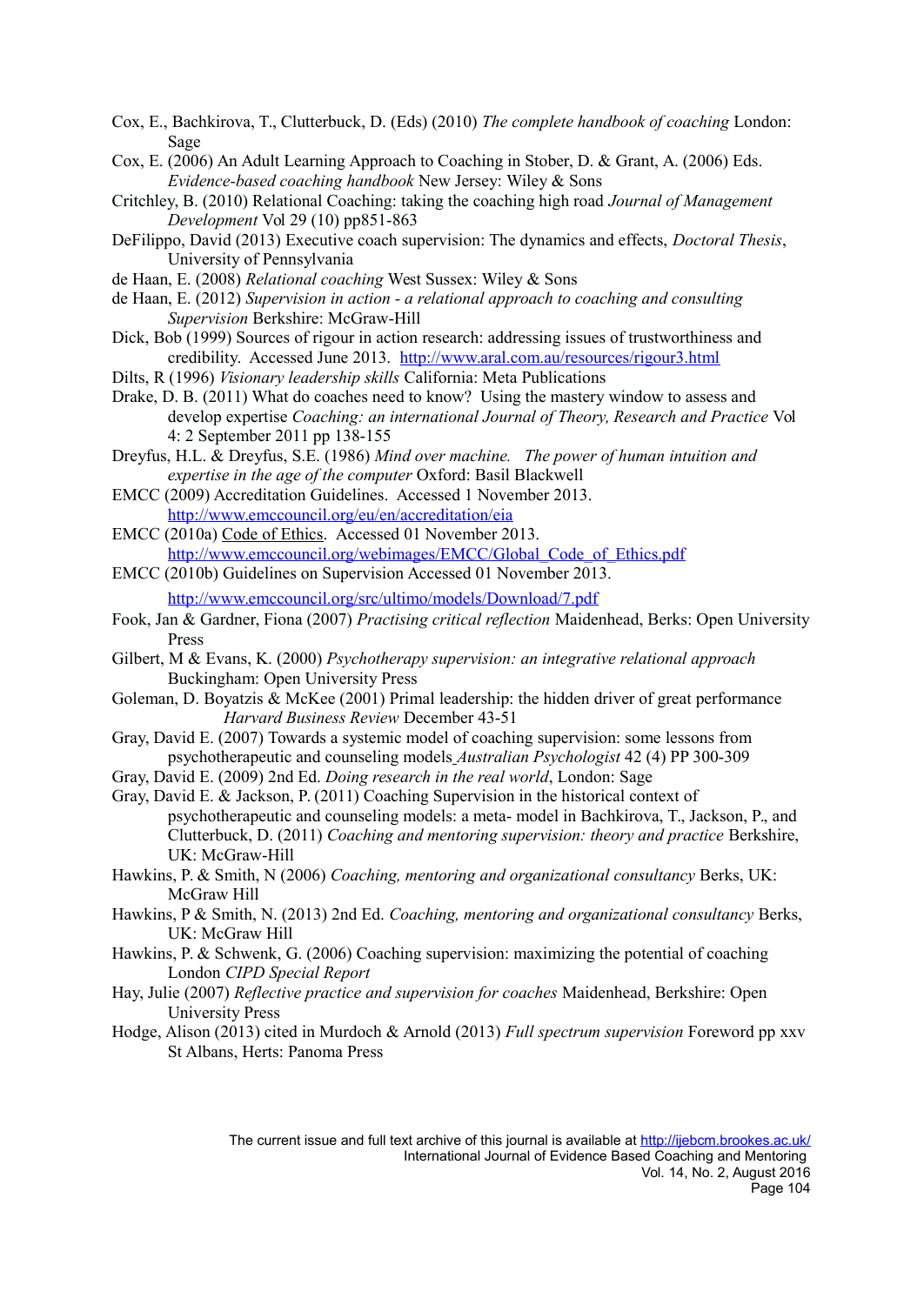- Hodge, Alison (2014) An action research inquiry into what goes on in coaching supervision to the end of enhancing the coaching profession *Doctoral Thesis,* Institute of Work-Based Learning, Middlesex University
- Isaacs, W. (1999) *Dialogue and the art of thinking together* New York: Currency
- Kadushin, A. (1976) *Supervision in social work* New York Columbia University Press
- Kegan, R. (1982) *The evolving self: problem and process in human development* London: Harvard University Press
- Kegan, Robert & Lahey, Lisa Laskow (2009) *Immunity to change* Boston, MA: Harvard Business Press
- Knowles, M. (1980) *The modern practice of adult education: from pedagogy to andragogy* Englewood Cliffs, NJ: Prentice Hall/Cambridge cited in Cox, Elaine (2006) "An Adult Learning Approach to Coaching" in Stober, D. & Grant, A. (2006) Eds. *Evidence-Based Coaching Handbook* New Jersey: Wiley & Sons
- Kolb, D.A. (1984) *Experiential learning: experience as a source of learning and development* Englewood Cliffs, N.J: Prentice-Hall
- Lane, David A. (2010) Coaching in the UK an introduction to some key debates *Coaching: an International Journal of Theory, Research and Practice* Vol 3:2 155-166
- Lane, David A. (2011) Ethics and professional standards in supervision in Bachkirova, T et al (2011) *Coaching and mentoring supervision theory and practice*, Maidenhead, Berks: McGraw Hill
- McNiff, J. & Whitehead, J. (2009) *Doing and writing action research* London: Sage
- Mezirow, J. (1991) *Transformative dimensions of adult learning* San Francisco Jossey Bass
- Moral, Michel (2011) A French Model of Supervision: supervising a 'several to several' coaching journey in Bachkirova et al (2011) *Coaching and mentoring supervision* Berkshire, UK: McGraw-Hill
- Munro Turner, M. (2011) The Three Worlds Four Territories Model of Supervision in Bachkirova et al (2011) *Coaching and mentoring supervision* Berkshire, UK: McGraw-Hill
- Murdoch, E. (2013) Foreword in Murdoch, E. & Arnold, J (2013) (Eds) *Full spectrum supervision* Panoma Press St Albans
- Murdoch, E., Adamson, F., Orriss, M. (2006) *Full Spectrum Model.* Accessed 01 November 2013 <http://coachingsupervisionacademy.com/our-approach/full-spectrum-model>
- Pampallis Paisley, P. (2006) Towards a theory of supervision for coaching an integral approach *Dissertation Professional Doctorate*, Middlesex University
- Patterson, Elaine (2011) Presence in Coaching Supervision in Passmore, J. (Ed) (2011) *Supervision in Coaching,* London: Kogan Page.
- Proctor, B (1997) Contracting in Supervision in Sills, C. (1997) Ed. *Contracts in Counseling* London: Sage Publications
- Raab, Naomi (1997) Becoming an expert in not knowing *Management Learning* Vol 28(2) pp 161- 176
- Raelin, Joseph A. (2002) I don't have time to think! versus the art of reflective practice *Reflections Journal* Volume 4:1 pp66-75
- Reason, P. & Bradbury, H. (2001) *Handbook of action research: participative inquiry and practice* London: Sage
- Reason, P. & Marshall, Judi (2001) Working with graduate research students in Reason, P. & Bradbury, H (2001) *Handbook of action research: participative inquiry and practice* London: Sage
- Revans, R. (1971) *Developing effective managers* London: Longman
- Ridler Report (2013) Accessed 20 May 2016

http://www.associationforcoaching.com/media/uploads/RIDLER-REPORT-2013.pdf